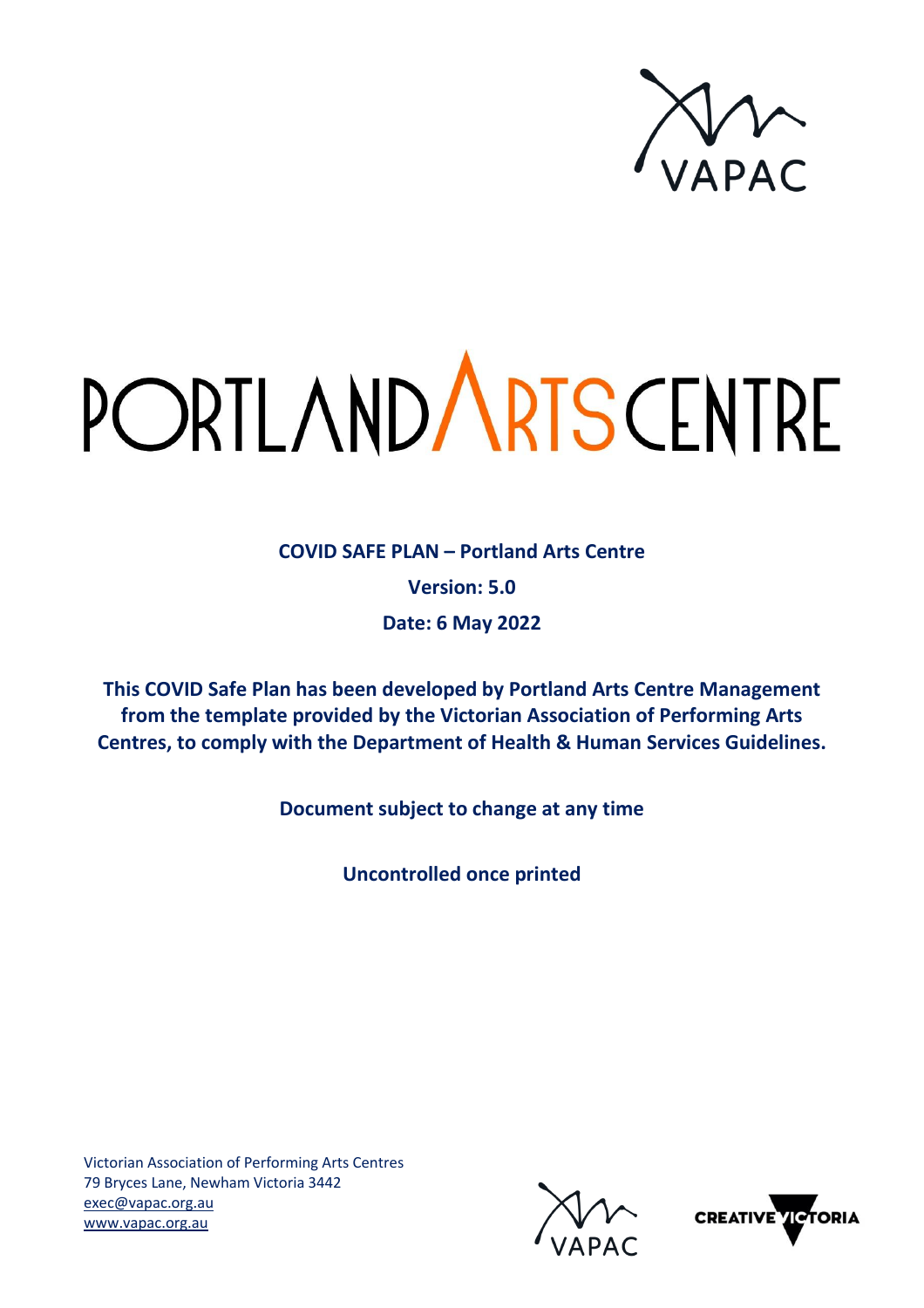## What is a COVID Safe Plan?

A COVIDSafe Plan is a unique and comprehensive plan that is venue and activity specific. It is a legal requirement

that your venue has an operational COVIDSafe Plan, and it is an important part of your occupational health and safety obligations which is required under the Victorian Government's Pandemic Orders.

Every Victorian business with on-site operations must have a COVIDSafe Plan for each workplace and provide it to an Authorised Officer (AO) upon request. A copy of the plan must be kept at each workplace.

Your plan describes how you will keep your workers and customers safe. It also helps you prepare for a case of COVID-19 in the workplace.

A site specific COVIDSafe Plan allows venues and event managers to identify how to manage the risk of COVID19 transmission in the way that makes the most sense for their site and operational model.

Each COVIDSafe Plan will need to be detailed, thorough and specific. The plan needs to be sustainable and responsive in the long term as we continue to live with COVID-19.

#### Is your workplace COVIDSafe?

Your business must:

- document in your COVIDSafe Plan how you will manage a COVID-19 case in your workplace.

- document how you will use the Victorian Government QR Code (where and when mandated) and ask workers and customers to check-in.

- keep a record of when you sighted the vaccination status of your workers.

- document how you will check the vaccination status of customers where required.

- ensure workers and customers wear face masks when required.

Guidance is available at: https://www.coronavirus.vic.gov.au/arts-and-live-performances-sector-guidance

#### Do your workers know your COVIDSafe Plan?

Your employees must comply with the COVIDSafe Plan, so it's important they understand it. Ask for their input, including from your Health and Safety representatives, and provide training. Make sure they can easily access a copy of your plan. This will ensure your plan is implemented and updated when circumstances change.

#### How to Use this Template

- To assist you in completing the details of your COVIDSafe Plan refer to Industry Resources linked and listed in the Template itself.

- Specific Performing Arts Sector Guidance is available at:<https://www.coronavirus.vic.gov.au/arts-andlive> performances-sector-guidance

- Text in the 'How will you do this? Actions' column is included as suggested starting points for you to address. This section requires your detailed input, as does 'Who is Responsible? Resources?'.



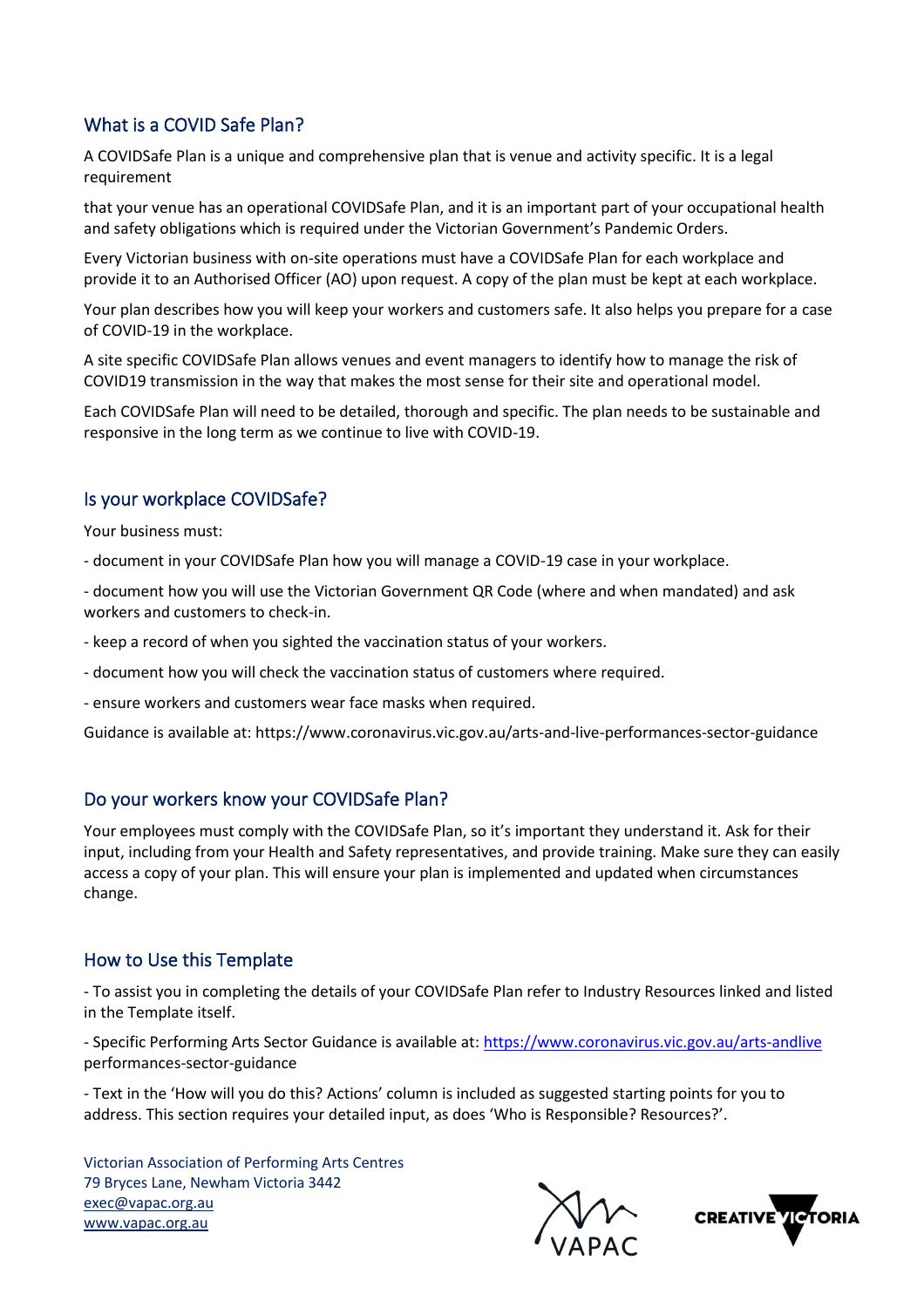- The Template includes both Requirements, and Recommendations. These are colour coded to be clearly delineated as to what is mandated, and what is recommended good practice.

- If your internal risk assessment identifies any template 'requirements' as 'Not Applicable' to your venue or event due to size, structure or otherwise, mark the Action as 'N/A'.

- If your risk assessment identifies areas of action that your venue requires that are not covered by this template, add lines, columns or tables as needed.

- If your COVIDSafe Plan refers to other venue or Local Government policy or process documents, identify the documents in your Plan and attach them to the final document.

- Ensure that you have a process for reviewing and updating your COVIDSafe Plan regularly – it must be revised to meet up-to-date requirements and regulations.

- Review and sign off on your Plan. It is a risk management tool that should be internally approved and then made available to all Staff and third-party contractors, hirers and touring personnel.

- NOTE: This COVIDSafe Template does not cover broader operational areas relevant to managing a venue during the COVID-19 pandemic, such as: Communications, Contracts or details on Ticketing terms and conditions. These are areas your venue should also address, and they have been addressed in previous 'VAPAC Safe Opening Guidelines', but they are not essential to a COVIDSafe Plan.

## Considerations

Implementing the COVID-19 control measures outlined in your Plan must not cause other unsafe working conditions for staff, patrons or visitors. Your COVID-19 Plan implementation should not disadvantage any members of your team or public and should not compromise all abilities access to your venue and events.

#### Compliance and Enforcement – Authorised Officers

You must be able to demonstrate that you have an adequate COVIDSafe Plan. Venues should regularly check

that they are complying with current directions and advice provided by health authorities. Authorised Officers (AOs) from across Victorian Government departments and agencies conduct regular inspections of businesses to ensure they are following required COVIDSafe Settings.

AOs may request to see you have a COVIDSafe Plan at each workplace and that you have implemented all requirements. You must make changes to your COVIDSafe Plan if an AO directs you to. Non-compliance may result in court action and penalties.

#### About

#### **VERSION 5**

#### **May 6 2022**

This resource has been prepared by the Victorian Association of Performing Arts Centres (VAPAC Inc.).

This document has been developed in the jurisdiction of the State of Victoria. Users of this resource are encouraged to adhere to the advice and recommendations of their Local, State & Territory and Australian Government, public health authority guidelines and their various stakeholders.

Guidelines Produced by Ross Farnell Cultural Consulting for VAPAC Inc. 2022.

www.rossfarnell.com.au

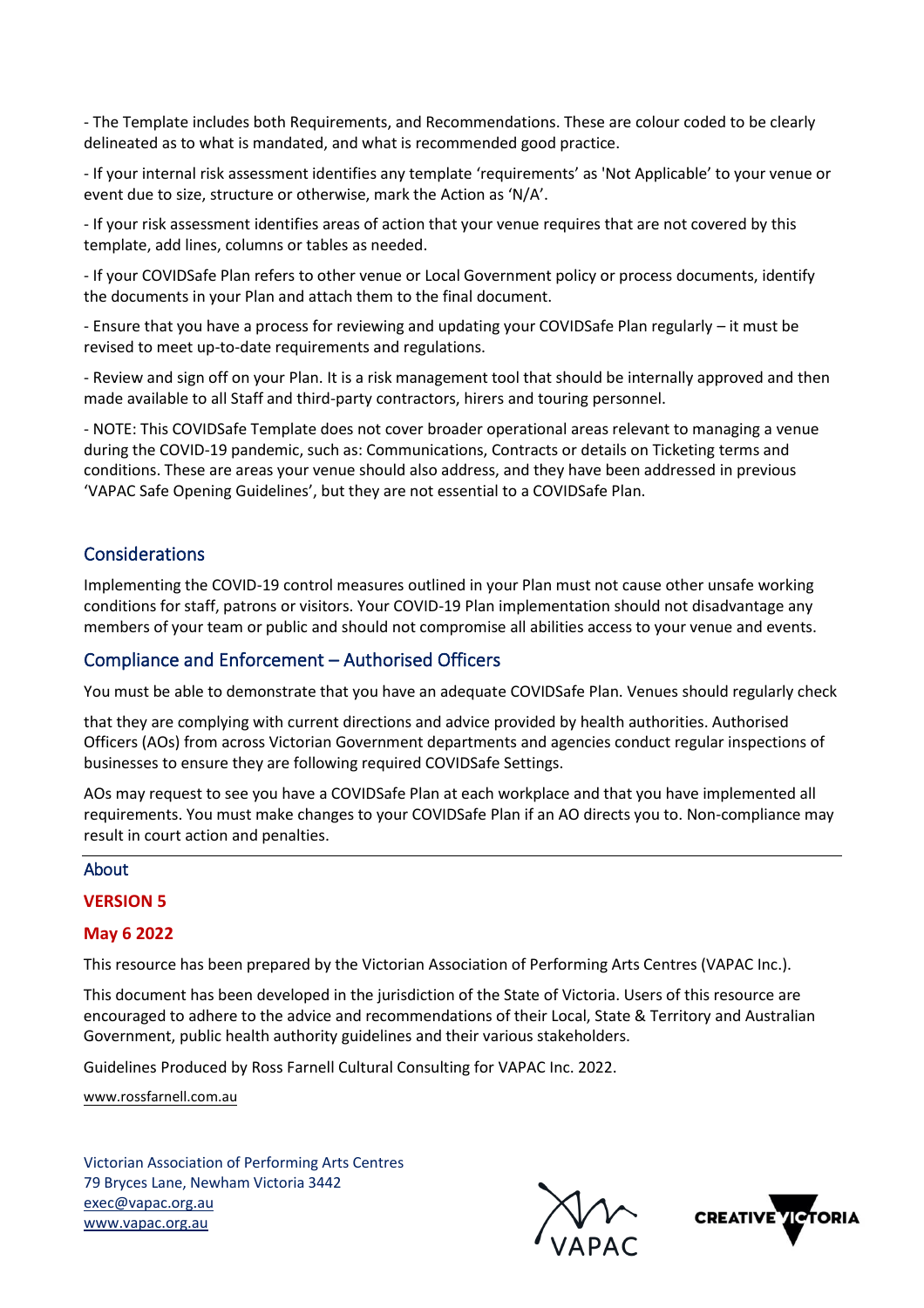# **Venue & Organisation Details**

| <b>Organisation Name / Council</b>                          | Glenelg Shire Council                                                                                             |
|-------------------------------------------------------------|-------------------------------------------------------------------------------------------------------------------|
| <b>Venue Name</b>                                           | <b>Portland Arts Centre</b>                                                                                       |
| <b>Venue Coordinator</b>                                    | Virginia Winter                                                                                                   |
| <b>Contact Details</b>                                      | vwinter@glenelg.vic.gov.au<br>03 5522 2155 / 0400 768 033                                                         |
| <b>Site Address</b>                                         | 4A Glenelg Street, Portland, VIC 3305                                                                             |
| <b>COVID Marshal</b><br>(COVID Safe Compliance Coordinator) | Usually the Venue Coordinator, but a Marshall will be set<br>for each event, and identifiable by an orange badge. |
| <b>Contact Details - COVID Marshal</b>                      | 03 5522 2263                                                                                                      |
| <b>Local Government Area/ Location</b>                      | <b>Glenelg Shire</b>                                                                                              |
| <b>Council CEO</b>                                          | Greg Burgoyne                                                                                                     |
| <b>Arts and Culture Manager</b>                             | Susie Lyons                                                                                                       |
| <b>Date &amp; Version Number</b>                            | 6 May 2022 V5.0                                                                                                   |



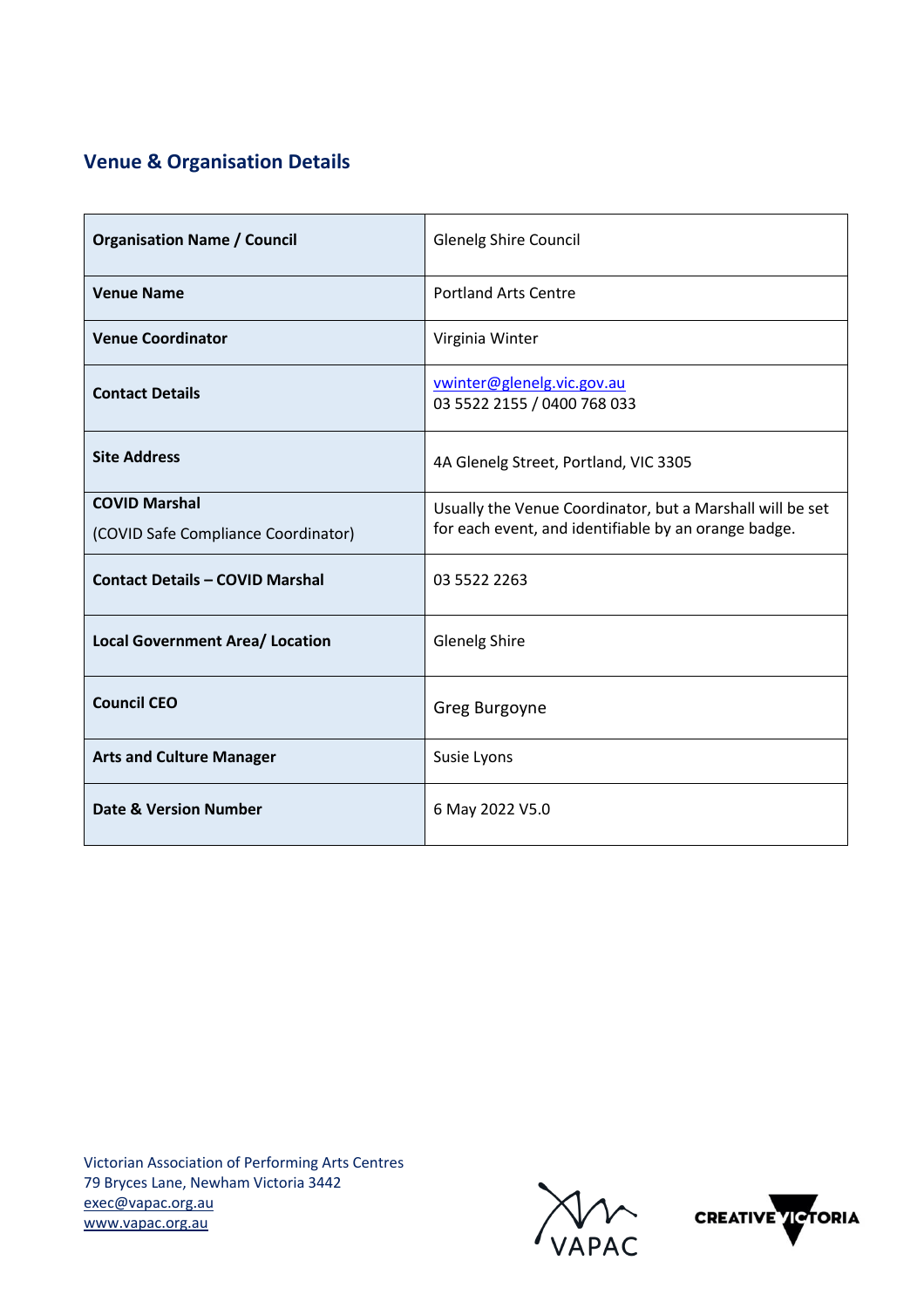## **1. DOCUMENT HOW YOU WILL MANAGE A COVID-19 CASE AT YOUR BUSINESS / VENUE.**

**- Workers must get tested at the first sign of symptoms.**

**- If a worker who has tested positive for COVID-19 has worked in the work premises during their infectious period, they must inform their workplace as soon as possible.**

**- When you become aware of a case of COVID-19 at the workplace, you must follow government advice on what to do.**

| <b>REQUIREMENTS</b>                                                                                                                                                                                                                                                                               | <b>HOW WILL YOU DO THIS? ACTIONS</b>                                                                                                                                                                                                                                                                                          | WHO IS RESPONSIBLE? RESOURCES NEEDED? ACTIONS<br><b>COMPLETED?</b>                                                                                                                                                                                                                                                                                                                                                                                                                                                                                                                                                                                                                                                                                                                                                                                                                                                                               |
|---------------------------------------------------------------------------------------------------------------------------------------------------------------------------------------------------------------------------------------------------------------------------------------------------|-------------------------------------------------------------------------------------------------------------------------------------------------------------------------------------------------------------------------------------------------------------------------------------------------------------------------------|--------------------------------------------------------------------------------------------------------------------------------------------------------------------------------------------------------------------------------------------------------------------------------------------------------------------------------------------------------------------------------------------------------------------------------------------------------------------------------------------------------------------------------------------------------------------------------------------------------------------------------------------------------------------------------------------------------------------------------------------------------------------------------------------------------------------------------------------------------------------------------------------------------------------------------------------------|
| Prepare for how you will manage a<br>confirmed case in an employee,<br>touring party, or other workers at<br>your venue.<br><b>Review:</b><br>www.coronavirus.vic.gov.au/case-<br>workplace<br>for the latest information,<br>protocols advice and resources to<br>help you manage the situation. | Ensure the infected worker knows to get tested<br>and isolate at the first sign of symptoms.<br>Workplaces do not have to individually identify<br>and notify each potentially exposed worker as of<br><b>22 APRIL 2022</b><br>Notify Organisational Development Unit: Wait for<br>advice, listen, and adhere to instructions | Venue Coordinator will be responsible<br><b>Process</b><br>If a worker who has tested positive for COVID-19 and worked<br>indoors in the work premises during their infectious period,<br>they must inform their workplace as soon as possible.<br>Once employers are aware of a case of COVID-19 at the<br>workplace, they must:<br>1. Direct the worker to return home and self-isolate for 7<br>days after the date they were tested (if they are on site),<br>even if they don't have symptoms. If the worker is unable to<br>return home immediately, direct the worker to isolate<br>themselves at the workplace and, while doing so, to wear a<br>face mask and remain at least 1.5 metres from any other<br>person.<br>2. Identify workplace contacts. A workplace contact is an<br>employee (or contractor) who has been:<br>• face-to-face (<1.5m) for more than 15 minutes (total in one<br>day) with a confirmed or probable case OR |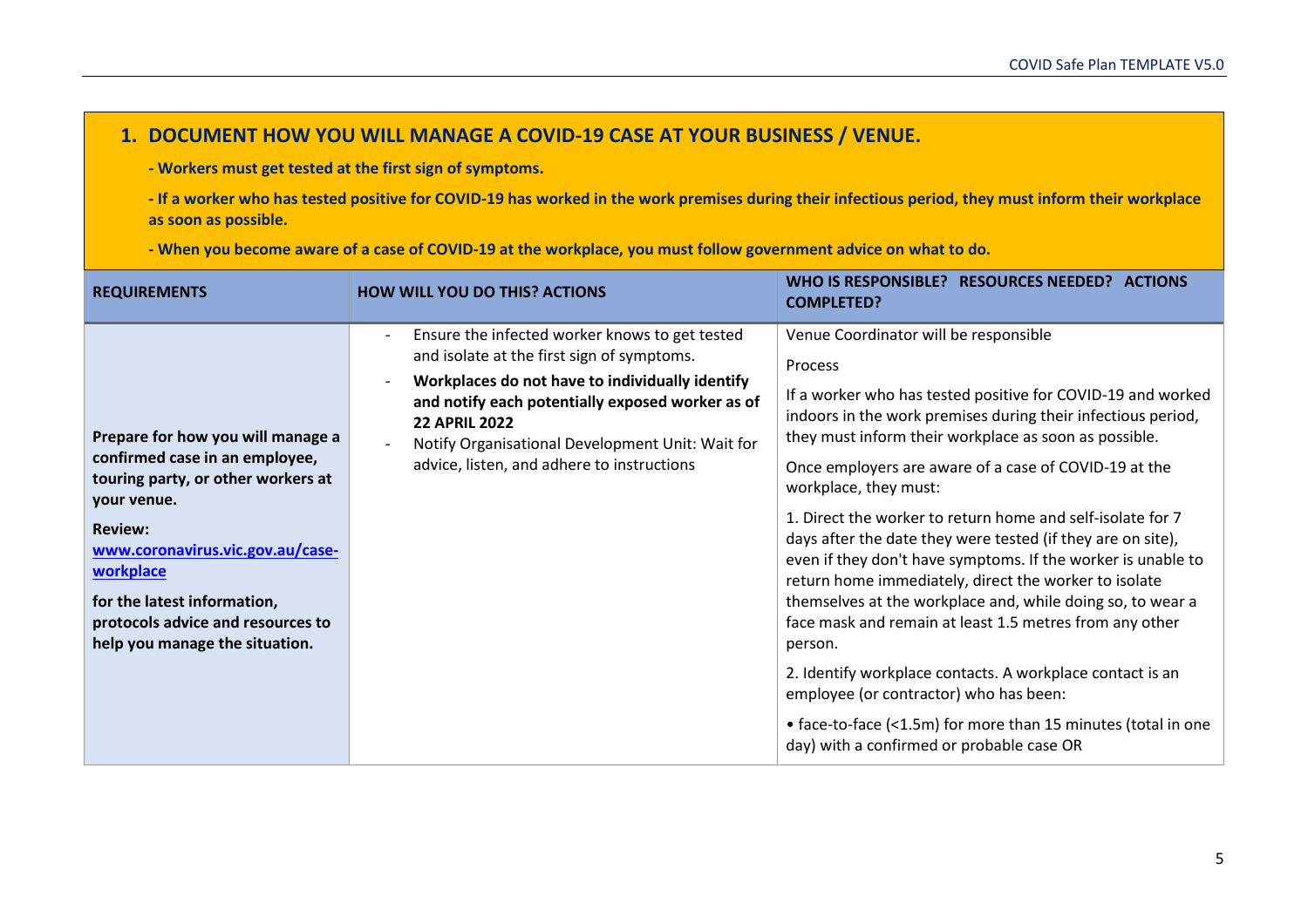|                                                                   |                                                                                                                                                                                             | • in a small indoor space $\left($ < 100m <sup>2</sup> $\right)$ for more than 2 hours<br>(total in one day) with a confirmed or probable case                                                                                                                                                                                                 |
|-------------------------------------------------------------------|---------------------------------------------------------------------------------------------------------------------------------------------------------------------------------------------|------------------------------------------------------------------------------------------------------------------------------------------------------------------------------------------------------------------------------------------------------------------------------------------------------------------------------------------------|
|                                                                   |                                                                                                                                                                                             | 3. Contact the workplace contacts and inform them that they<br>may have been exposed to COVID-19 and inform them that<br>they must use a rapid antigen test (or a PCR test if they can't<br>access a rapid antigen test) if they have symptoms, and<br>recommend they use rapid antigen tests daily for 5 days if<br>they don't have symptoms. |
|                                                                   |                                                                                                                                                                                             | 4. Inform all workers (including health and safety<br>representatives) to be vigilant about the onset of COVID-19<br>symptoms and advise all workers to use a rapid antigen test<br>(or a PCR test if they can't access a rapid antigen test) if they<br>have symptoms.                                                                        |
|                                                                   |                                                                                                                                                                                             | 5. Put in place appropriate control and/or risk management<br>measures to reduce the risk of spreading COVID-19 at the<br>workplace. For example, increase the use and enforcement of<br>PPE (such as face masks) and physical distancing.                                                                                                     |
|                                                                   |                                                                                                                                                                                             | coronavirus.vic.gov.au/ case-workplace                                                                                                                                                                                                                                                                                                         |
|                                                                   | - If there has been 5 or more cases within your workplace<br>within a 7-day period, you are required to notify the<br>department via the COVID-19 outbreak notification form.               | Arts and Culture Manager / Venue Coordinator<br>Ensure all worker / volunteer / crew contact details are up to<br>date and accessible.                                                                                                                                                                                                         |
| Prepare to notify the Department<br>of Health - Only if Required. | - https://www.coronavirus.vic.gov.au/covidoutbreak-<br>notification-form                                                                                                                    | NOTES:                                                                                                                                                                                                                                                                                                                                         |
|                                                                   | - Establish a daily venue register of all working personnel<br>on site, including visitors, crew, touring parties. Register<br>will include date, time in and time out and contact details. | Workplaces are not required to individually identify and<br>notify each potentially exposed worker * as of 22 APRIL<br>2022. Individuals are required to notify their workplace close<br>contacts, social contacts, and other individuals they may have<br>been in contact with while they have been infectious. In most                       |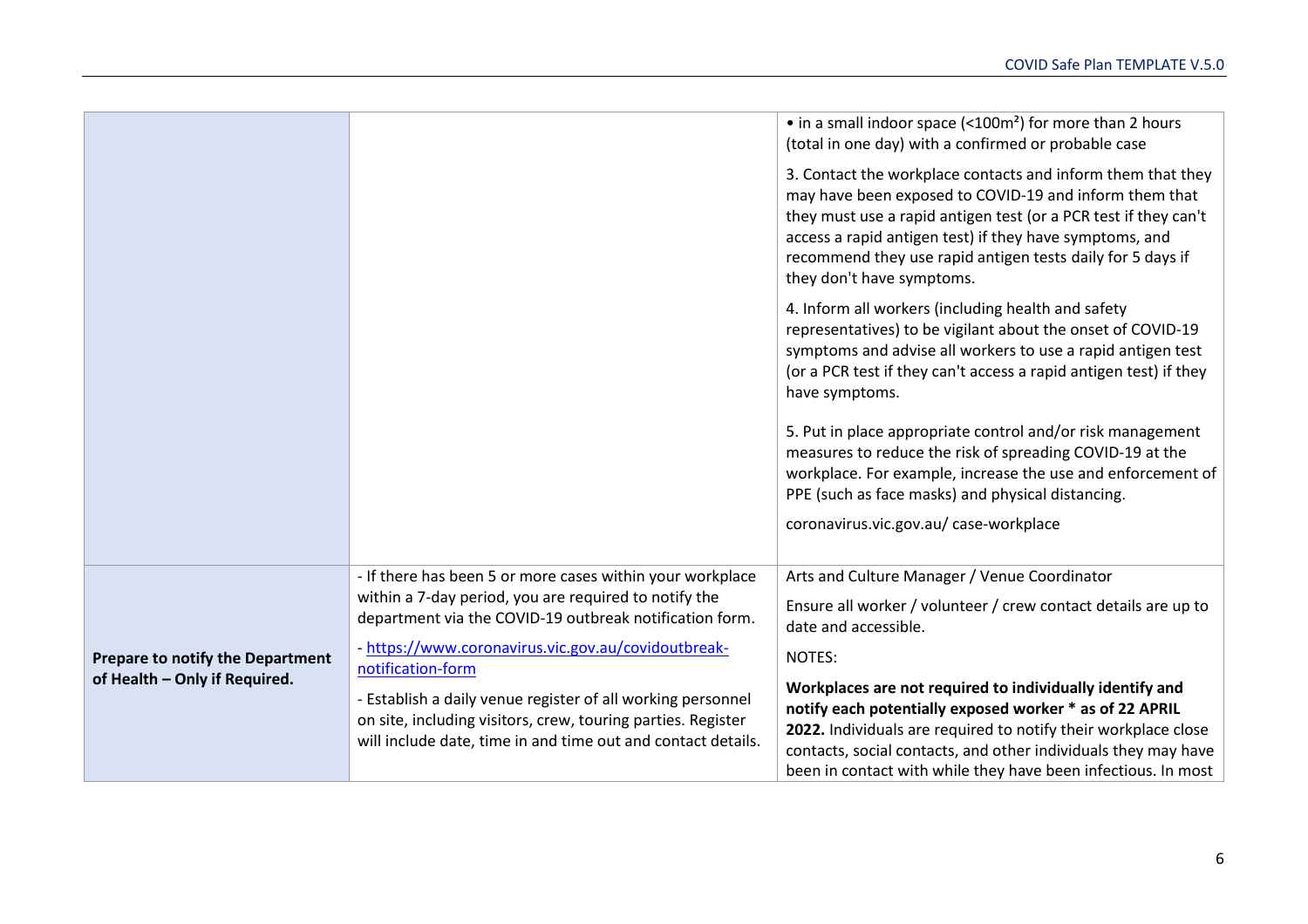|                                                                                        | - These records will be accessible readily and will be used<br>to provide the Department of Health with information if<br>necessary.<br>- The person to first contact the Department of Health and<br>notify the actions taken Arts & Culture Manager / Venue<br>Coordinator | cases, businesses can self-manage the exposure by following<br>the guidance provided.<br>Businesses may be contacted by the Department or Local<br>Public Health Unit if an outbreak is identified. In these<br>situations, they will provide you with special advice that you<br>must follow |
|----------------------------------------------------------------------------------------|------------------------------------------------------------------------------------------------------------------------------------------------------------------------------------------------------------------------------------------------------------------------------|-----------------------------------------------------------------------------------------------------------------------------------------------------------------------------------------------------------------------------------------------------------------------------------------------|
| Prepare to undertake any<br>necessary cleaning and<br>disinfection at your venue       | Follow routine cleaning to prevent the spread of COVID-19<br>in the workplace.                                                                                                                                                                                               | Council Facilities Maintenance is responsible for daily clean<br>For cleaning guidance visit:<br>https://www.health.vic.gov.au/coronavirus-<br>cleaningguidelines-for-workplaces-doc                                                                                                          |
|                                                                                        | Check the covid Checklist for Contacts                                                                                                                                                                                                                                       | Venue Coordinator is responsible                                                                                                                                                                                                                                                              |
|                                                                                        | https://www.coronavirus.vic.gov.au/checklist-contacts                                                                                                                                                                                                                        | <b>Notes</b><br>Anyone who has tested positive for COVID-19 must self-<br>isolate for 7 days after the date they got tested. Workers can<br>return to work once they have completed their 7-day self-<br>isolation                                                                            |
| Confirm the process that ensures<br>any impacted workers can return<br>to work safely. |                                                                                                                                                                                                                                                                              | Workplace contacts who had symptoms can return to work if<br>they return a negative result from a rapid antigen test (or a<br>PCR test if they cannot access a rapid antigen test). They are<br>recommended to stay home until their symptoms have<br>resolved.                               |
|                                                                                        |                                                                                                                                                                                                                                                                              | Workplace contacts without symptoms can continue to work<br>but are recommended to do a rapid antigen test each day for<br>5 days. If they develop symptoms and unable to access rapid<br>antigen tests, they should get a PCR test.                                                          |
|                                                                                        |                                                                                                                                                                                                                                                                              | Visit: https://www.coronavirus.vic.gov.au/case-workplace                                                                                                                                                                                                                                      |
| <b>RECOMMENDED</b>                                                                     | - Prepare for absenteeism of staff members required to<br>quarantine or isolate                                                                                                                                                                                              | Venue Coordinator is responsible for:                                                                                                                                                                                                                                                         |
|                                                                                        |                                                                                                                                                                                                                                                                              | Contacting casual staff to fill in where necessary                                                                                                                                                                                                                                            |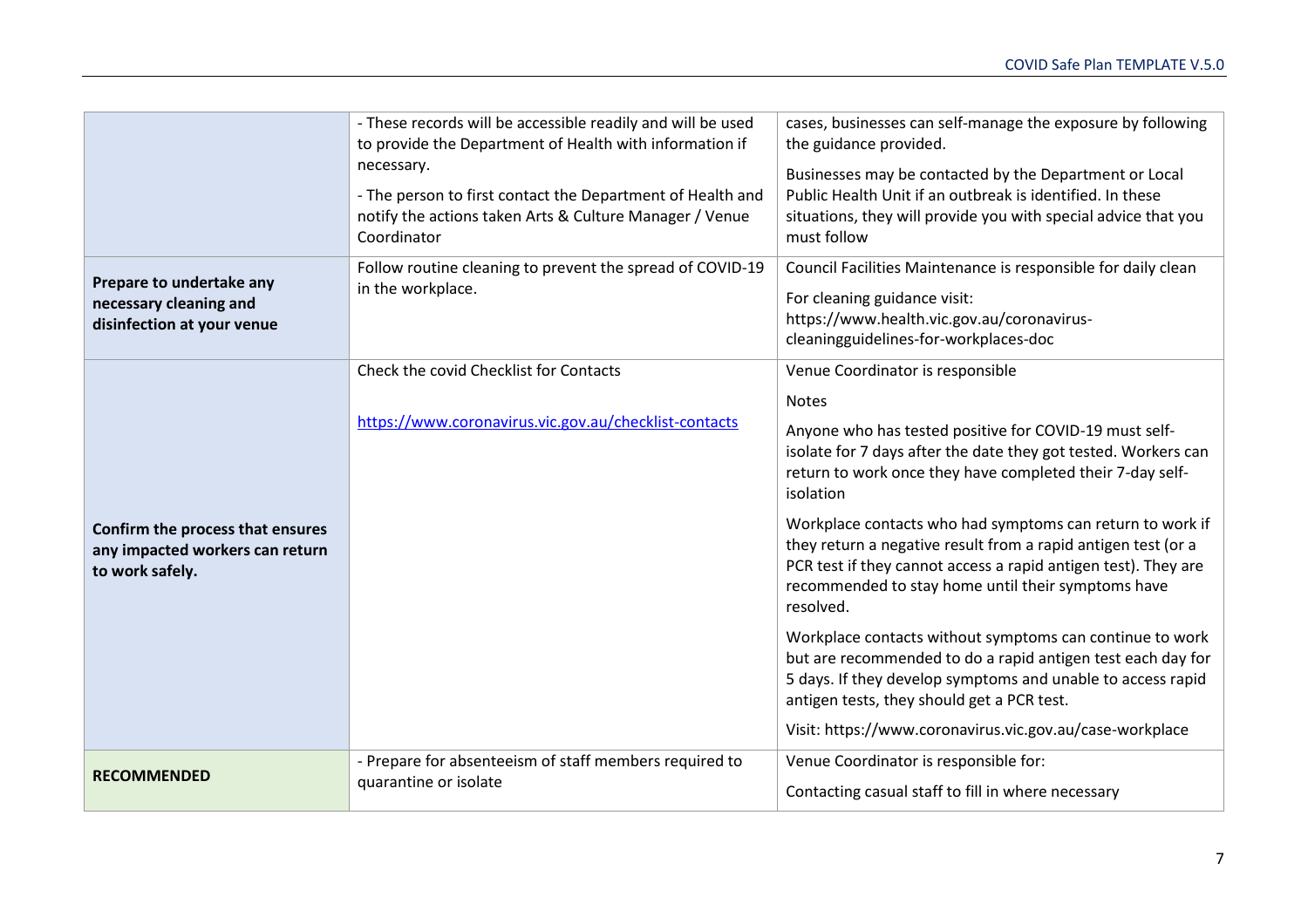| Develop a business contingency | - Describe key dependencies (e.g. third party providers) |
|--------------------------------|----------------------------------------------------------|
| plan to manage any outbreaks   | - Describe how you will continue to deliver essential    |
|                                | services                                                 |
|                                | - What contingencies do you have in place?               |

#### **2. ENSURE WORKERS ONSITE ARE FULLY VACCINATED AS REQUIRED**

**- Workers in the 'Vaccinated Economy' sectors must provide evidence they are vaccinated.**

**- This includes the Entertainment / Theatre Sector.**

**- You must sight and record the vaccination certificate of all workers.**

**- Includes contractors, third-party staff, touring personnel, volunteers etc.**

| <b>REQUIREMENTS</b>                                                  | <b>HOW WILL YOU DO THIS? ACTIONS</b>                                                          | WHO IS RESPONSIBLE? RESOURCES NEEDED?<br><b>ACTIONS COMPLETED?</b>                                                                                                                                               |
|----------------------------------------------------------------------|-----------------------------------------------------------------------------------------------|------------------------------------------------------------------------------------------------------------------------------------------------------------------------------------------------------------------|
| Develop a process to check the<br>vaccination status of all workers. | OD (Organisational Development) document and manage<br>the vaccination status of all records. | The human resources Organisational<br>Development team will ensure all workers are<br>fulling vaccinated.<br>coronavirus.vic.gov.au/workervaccination-<br>requirements for the latest information and<br>advice. |

| 3. WEAR A FACE MASK / COVERING                                                                                    |                                                                                                                                                                    |                                                                                                                 |
|-------------------------------------------------------------------------------------------------------------------|--------------------------------------------------------------------------------------------------------------------------------------------------------------------|-----------------------------------------------------------------------------------------------------------------|
| <b>RECOMMENDED</b>                                                                                                | <b>HOW WILL YOU DO THIS? ACTIONS</b>                                                                                                                               | WHO IS RESPONSIBLE? RESOURCES<br>NEEDED? ACTIONS COMPLETED?                                                     |
| It is recommended that all workers,<br>performers, and crew attending the<br>Venue wear a fitted face covering if | As at February 26, 2022: face masks are no longer required for<br>entertainment venue patrons, performers, or workers, except for<br>events of over 30,000 people. | Venue Coordinator - Responsible for:<br>Monitoring legal requirements for<br>staff and patrons wearing masks in |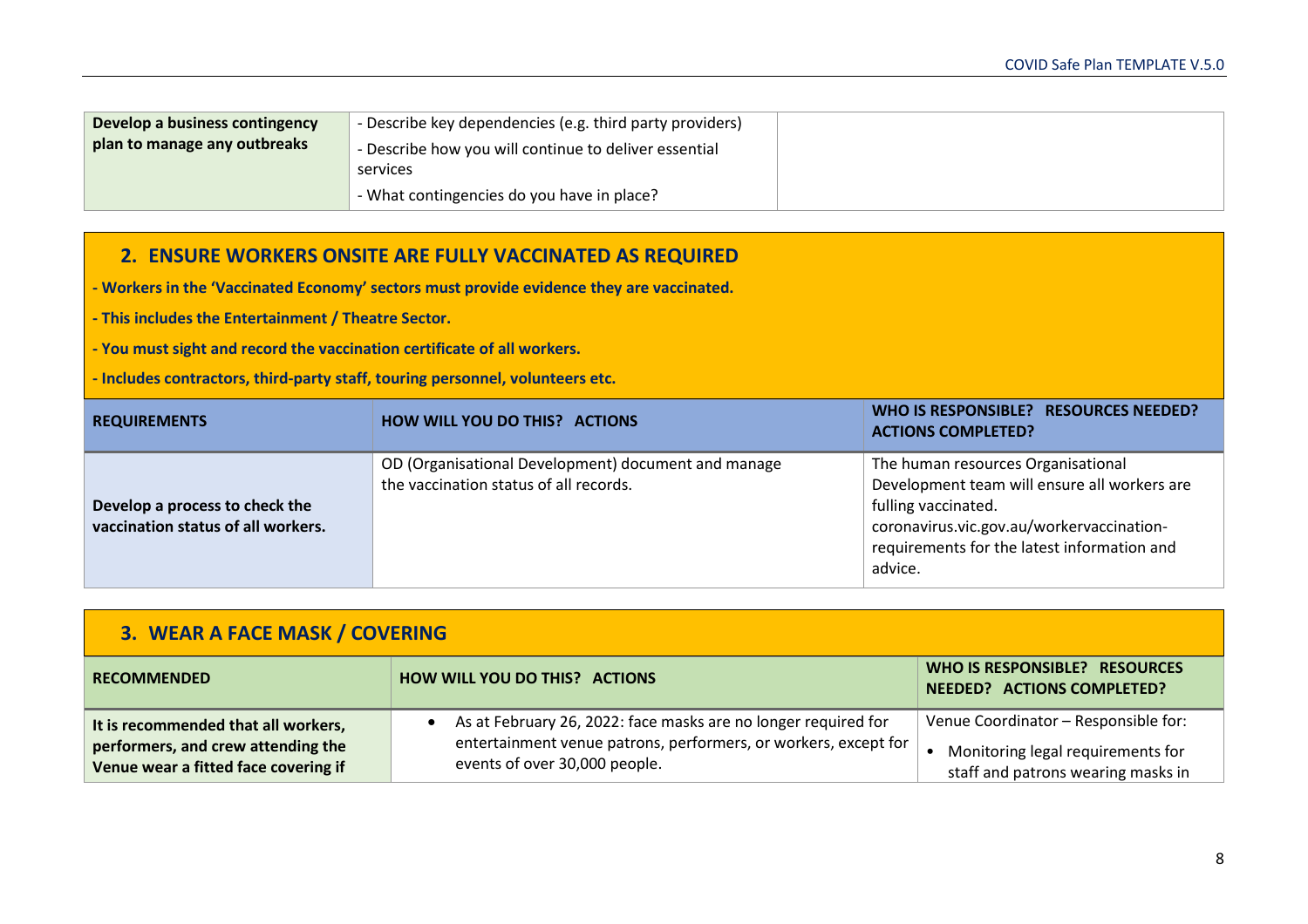**physical distancing of 1.5m can'**t **be done.** 

Monitor for regulation changes that may require Patrons to wear masks indoors/ outdoors and take appropriate action. Unless Lawful exemption applies.

- It is recommended that customer facing staff continue to wear face masks, and in situations where you can't physically distance.
- Provide adequate face coverings and Personal Protective Equipment (PPE) to workers that do not have their own if required
- Active monitoring of fitted face mask/ coverings for all staff, patrons and performers as regulated (unless a lawful exemption applies) when required
- Venue Coordinator will stay informed of updates regards relevant PPE protocols as Government advice changes, through regular monitoring of DHHS (Department of Health and Human Services) web site.
- Update COVIDSafe Plan and Protocols accordingly as regulations changes.
- Nominate the person responsible for monitoring and compliance.
- Ensure workers know the current face mask requirements via email communication where there are changes.
- The venue will carry a supply of face masks on hand for those who wish to wear one.
- All staff / volunteers will be provided with training, instruction, and guidance on how to correctly fit, use and dispose of PPE.
- All workers to be informed that cloth masks should be washed each day after use. However, if during the day the mask is visibly dirty or wet, the mask needs to be washed immediately.

the venue. As of this plan, masks are not currently mandated

- Pre-event communications to patrons about any requirements to wear masks
- Signage about mask requirements if required
- Provide supplies of appropriate disposable masks to all patrons, employees, hirers and touring members who request them
- Instructing staff on proper use of PPE
- Supplying adequate PPE in all work areas

Face Masks – when to wear a face mask:

[https://www.dhhs.vic.gov.au/face](https://www.dhhs.vic.gov.au/face-coverings-covid-19#how-do-i-wear-a-face-covering-correctly)[coverings-covid-19#how-do-i-wear-a](https://www.dhhs.vic.gov.au/face-coverings-covid-19#how-do-i-wear-a-face-covering-correctly)[face-covering-correctly](https://www.dhhs.vic.gov.au/face-coverings-covid-19#how-do-i-wear-a-face-covering-correctly)

Correct use of PPE and Procurement of PPE Guidelines:

[https://www.dhhs.vic.gov.au/preventing](https://www.dhhs.vic.gov.au/preventing-infection-workplace-covid-19#personal-protective-equipment-ppe-guidance)[infection-workplace-covid-19#personal](https://www.dhhs.vic.gov.au/preventing-infection-workplace-covid-19#personal-protective-equipment-ppe-guidance)[protective-equipment-ppe-guidance](https://www.dhhs.vic.gov.au/preventing-infection-workplace-covid-19#personal-protective-equipment-ppe-guidance)

Signage for, staff and performers at public entrances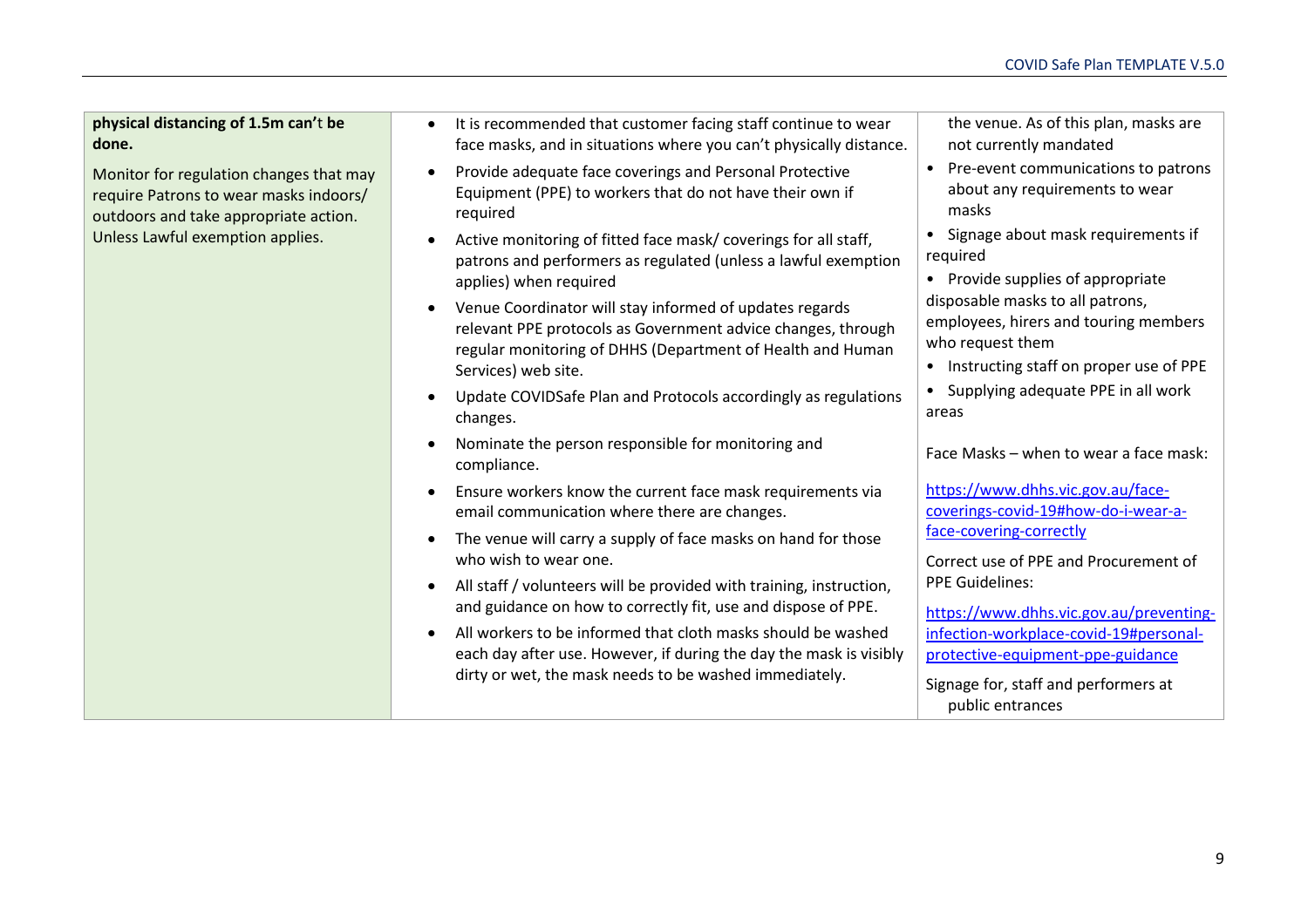| <b>4. PRACTICE GOOD HYGIENE &amp; CLEANING</b>                                                                    |                                                                                                                                                                                                                                                                                                                                                                                                                                                                                                                                                                                                                                                                                          |                                                                                                                                                                                                                                                                                                                                                                                                                                                  |
|-------------------------------------------------------------------------------------------------------------------|------------------------------------------------------------------------------------------------------------------------------------------------------------------------------------------------------------------------------------------------------------------------------------------------------------------------------------------------------------------------------------------------------------------------------------------------------------------------------------------------------------------------------------------------------------------------------------------------------------------------------------------------------------------------------------------|--------------------------------------------------------------------------------------------------------------------------------------------------------------------------------------------------------------------------------------------------------------------------------------------------------------------------------------------------------------------------------------------------------------------------------------------------|
| <b>REQUIREMENTS</b>                                                                                               | <b>HOW WILL YOU DO THIS? ACTIONS</b>                                                                                                                                                                                                                                                                                                                                                                                                                                                                                                                                                                                                                                                     | WHO IS RESPONSIBLE? RESOURCES<br><b>NEEDED? ACTIONS COMPLETED?</b>                                                                                                                                                                                                                                                                                                                                                                               |
| Document & Adopt good Hygiene<br>practices - Staff & Patrons                                                      | Portland Arts Centre commits to adopting best practice in hygiene and<br>cleaning for both staff and patrons.<br>Our practices are guided by the following DHHS advice:<br>Coronavirus Cleaning Guidelines for Workplaces. Information for<br>business owners, managers, and cleaners.<br>Factsheet - Cleaning Guidelines. Building owners and managers<br>Venue Signage - for Patrons and all Workers.                                                                                                                                                                                                                                                                                  | Venue Coordinator - Responsible for:<br>Ensuring facilities maintenance are<br>$\bullet$<br>conducting scheduled COVID cleans<br>at least daily<br>Ensuring all high touch surfaces are<br>regularly sanitised                                                                                                                                                                                                                                   |
| All 'high-touch areas' of the venue<br>should be cleaned and sanitised<br>regularly.<br>Both steps are essential. | Create an all of venue specific check list itemising all key surfaces<br>needing regular cleaning.<br>Identify which products are required for cleaning.<br>$\bullet$<br>Frequently touched surfaces will be cleaned by staff with both<br>detergent and disinfectant daily or more often as required and<br>documented. E.g., Door handles, shared work equipment,<br>controls, bathroom.<br>Every venue clean must be documented by those performing the<br>clean, utilising the Cleaning Check List. Dated.<br>Dispose of disposable cleaning products and items safely<br>Document PPE for Cleaning. (Gloves, masks)<br>Monitor supplies of cleaning products and restock as needed. | Facilities Maintenance - Responsible for:<br><b>Creating Venue Clean Check list</b><br>$\bullet$<br>Cleaning Roster - weekly. Display in<br>communal space.<br>Venue Coordinator - Responsible for:<br>Ensuring adequate sanitising supplies<br>for staff to conduct high-touch wipe<br>downs<br>Ensuring adequate staff training in<br>sanitising high touch surfaces<br>throughout the shift<br>See VAPAC and DHHS Guidelines for<br>more Info |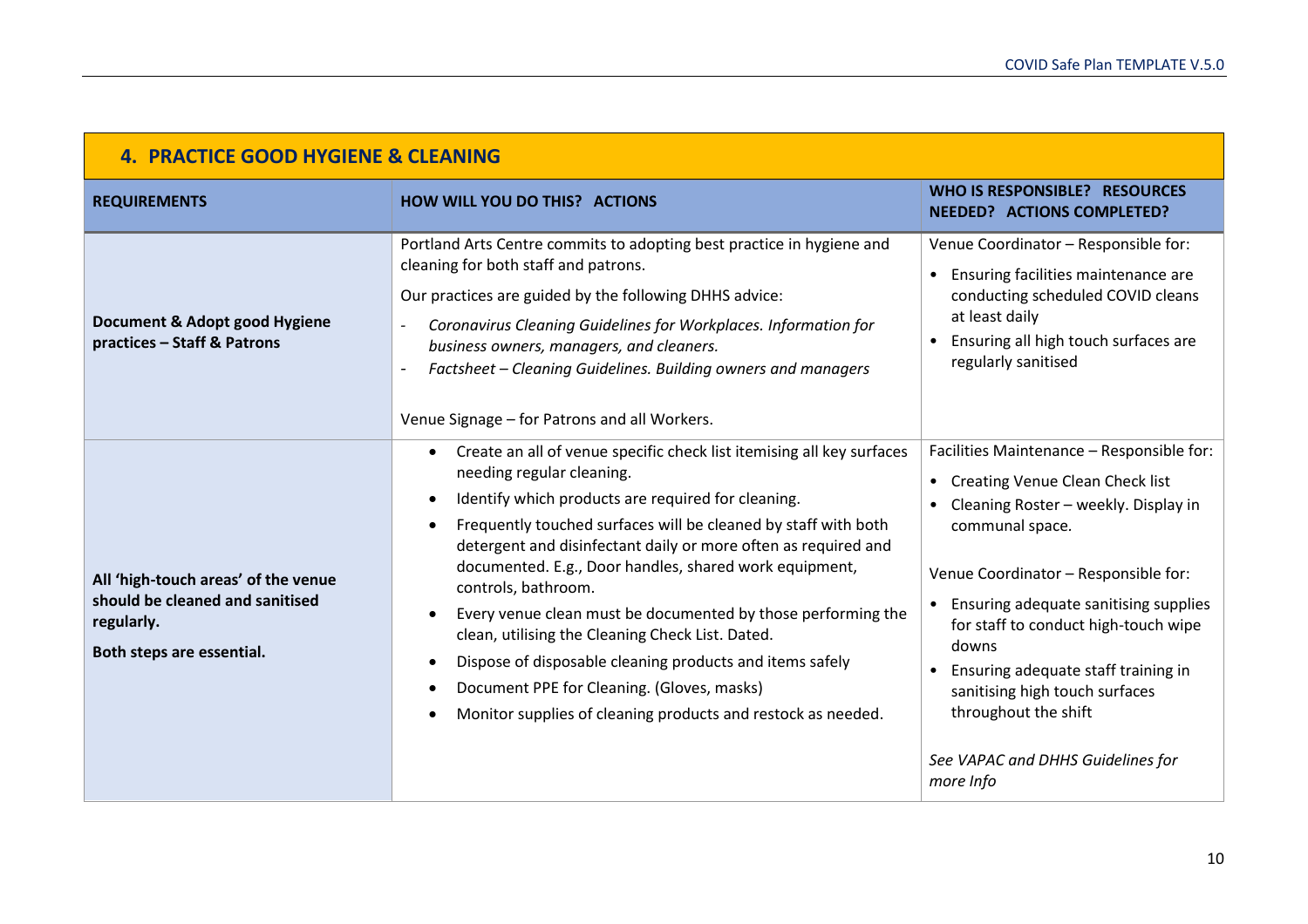|                                                                                 | Focus on frequently touched surfaces such as arm rests.<br>$\bullet$                                                                                                                                                                                                                                                                                                                                                                                                                                                                                                                                                                                                                                                                                                                                                                                | As per DHHS Advice                                                                                                                                                                                                                                                                                                                                                                                                                                                                                                                                                        |
|---------------------------------------------------------------------------------|-----------------------------------------------------------------------------------------------------------------------------------------------------------------------------------------------------------------------------------------------------------------------------------------------------------------------------------------------------------------------------------------------------------------------------------------------------------------------------------------------------------------------------------------------------------------------------------------------------------------------------------------------------------------------------------------------------------------------------------------------------------------------------------------------------------------------------------------------------|---------------------------------------------------------------------------------------------------------------------------------------------------------------------------------------------------------------------------------------------------------------------------------------------------------------------------------------------------------------------------------------------------------------------------------------------------------------------------------------------------------------------------------------------------------------------------|
| <b>Theatre/ Fabric Seats</b>                                                    | Note: disinfectant sprays may not be effective. DHHS does not<br>endorse general area disinfectant 'fogging' or 'misting'.                                                                                                                                                                                                                                                                                                                                                                                                                                                                                                                                                                                                                                                                                                                          |                                                                                                                                                                                                                                                                                                                                                                                                                                                                                                                                                                           |
|                                                                                 | Consider disinfectant wipes available for patrons to use.<br>$\bullet$                                                                                                                                                                                                                                                                                                                                                                                                                                                                                                                                                                                                                                                                                                                                                                              |                                                                                                                                                                                                                                                                                                                                                                                                                                                                                                                                                                           |
|                                                                                 | Consider disposable seat covers or washable                                                                                                                                                                                                                                                                                                                                                                                                                                                                                                                                                                                                                                                                                                                                                                                                         |                                                                                                                                                                                                                                                                                                                                                                                                                                                                                                                                                                           |
| <b>RECOMMENDATION</b><br>Replace high-touch communal items<br>with alternatives | Review how shared items such as staff kitchen items can become<br>$\bullet$<br>non-shared. For example, mugs, plates, condiments, coffee. May<br>include some disposable items. Update utensils, equipment,<br>supplies as necessary to achieve reduced sharing.<br>Review the need for items such as contactless taps, bins, and<br>$\bullet$<br>soap dispensers. If required, purchase and implement.<br>Avoid sharing equipment including office equipment and<br>$\bullet$<br>workstations, and all back of house equipment. Review any<br>workstation / equipment sharing and put in place a process to<br>eliminate or reduce and manage risk.<br>All staff to be provided with their own identified equipment<br>If equipment / workstation must be shared, it will be cleaned<br>after each user, by the person completing their use of it. | Our unit is small and able to effectively<br>distance most of the time.<br>Venue coordinator - Responsible for:<br>• Making sure access to kitchen is<br>restricted to core staff and approved<br>visitors<br>Making sure all authorised staff and<br>visitors have been inducted into the<br>COVID safe operation of our kitchen<br>Providing alcohol wipes in the kitchen<br>All Staff - Responsible for:<br>• Bringing their own crockery and<br>cutlery and keeping them separated<br>• Cleaning, drying, and removing their<br>crockery and cutlery from the kitchen |
|                                                                                 |                                                                                                                                                                                                                                                                                                                                                                                                                                                                                                                                                                                                                                                                                                                                                                                                                                                     | after use - no plates left in sink or<br>dishwasher                                                                                                                                                                                                                                                                                                                                                                                                                                                                                                                       |
|                                                                                 |                                                                                                                                                                                                                                                                                                                                                                                                                                                                                                                                                                                                                                                                                                                                                                                                                                                     | • Sanitising surfaces in kitchen after<br>your use (hot water urn, sink/taps,<br>bin cupboards, microwave controls)                                                                                                                                                                                                                                                                                                                                                                                                                                                       |
|                                                                                 |                                                                                                                                                                                                                                                                                                                                                                                                                                                                                                                                                                                                                                                                                                                                                                                                                                                     | Sanitising printer controls, shared<br>computers, tech equipment, etc                                                                                                                                                                                                                                                                                                                                                                                                                                                                                                     |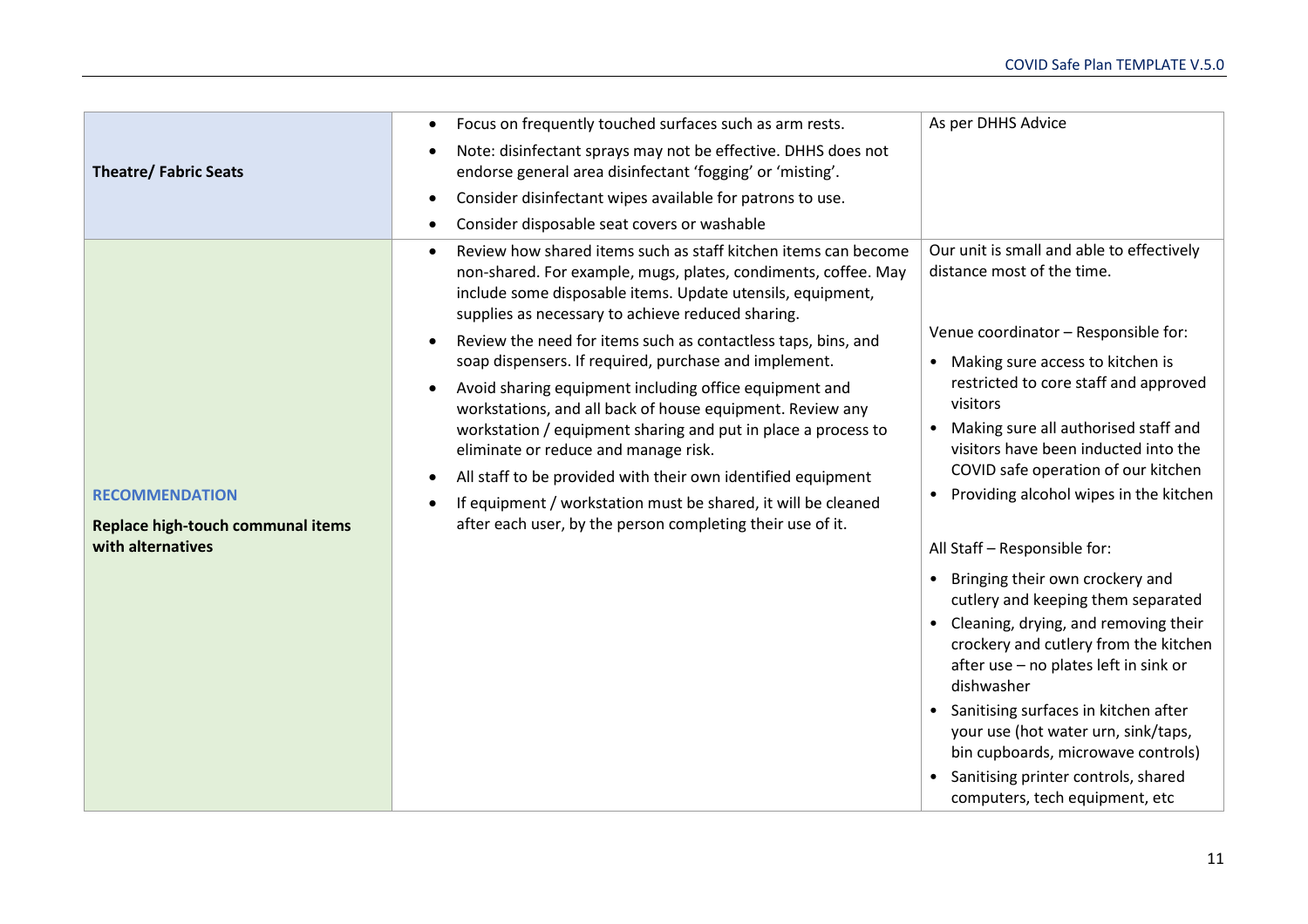|                                                                                                                    |                                                                                                                           | Casks of drinking water to be<br>$\bullet$<br>replaced with individual bottles                                                                                                                                                                                                                             |
|--------------------------------------------------------------------------------------------------------------------|---------------------------------------------------------------------------------------------------------------------------|------------------------------------------------------------------------------------------------------------------------------------------------------------------------------------------------------------------------------------------------------------------------------------------------------------|
| Provide and promote hand sanitiser for<br>workers and patrons at all key points of<br>facility and entrance/ exit. | Ensure hand sanitiser is stocked, working.<br>Ensure Bathroom well stocked with supplies of hand soap and paper<br>towels | Venue Coordinator - Responsible for:<br>• Stocking and displaying hand sanitiser<br>in prominent locations throughout<br>front and back of house<br>Facilities Maintenance - Responsible for:<br>Ensuring toilets are well stocked with<br>$\bullet$<br>soap and paper towels                              |
| <b>Contactless Payments Options</b>                                                                                | Any payments to be made contactless where possible - direct deposit,<br>EFTPOS etc.                                       | Venue Coordinator - Responsible for:<br>Promoting the importance of presales<br>$\bullet$<br>in marketing<br>Encouraging contactless card<br>$\bullet$<br>payments in the next instance<br>Providing staff with sanitisers and PPE<br>$\bullet$<br>to take cash sales where last resort is<br>necessitated |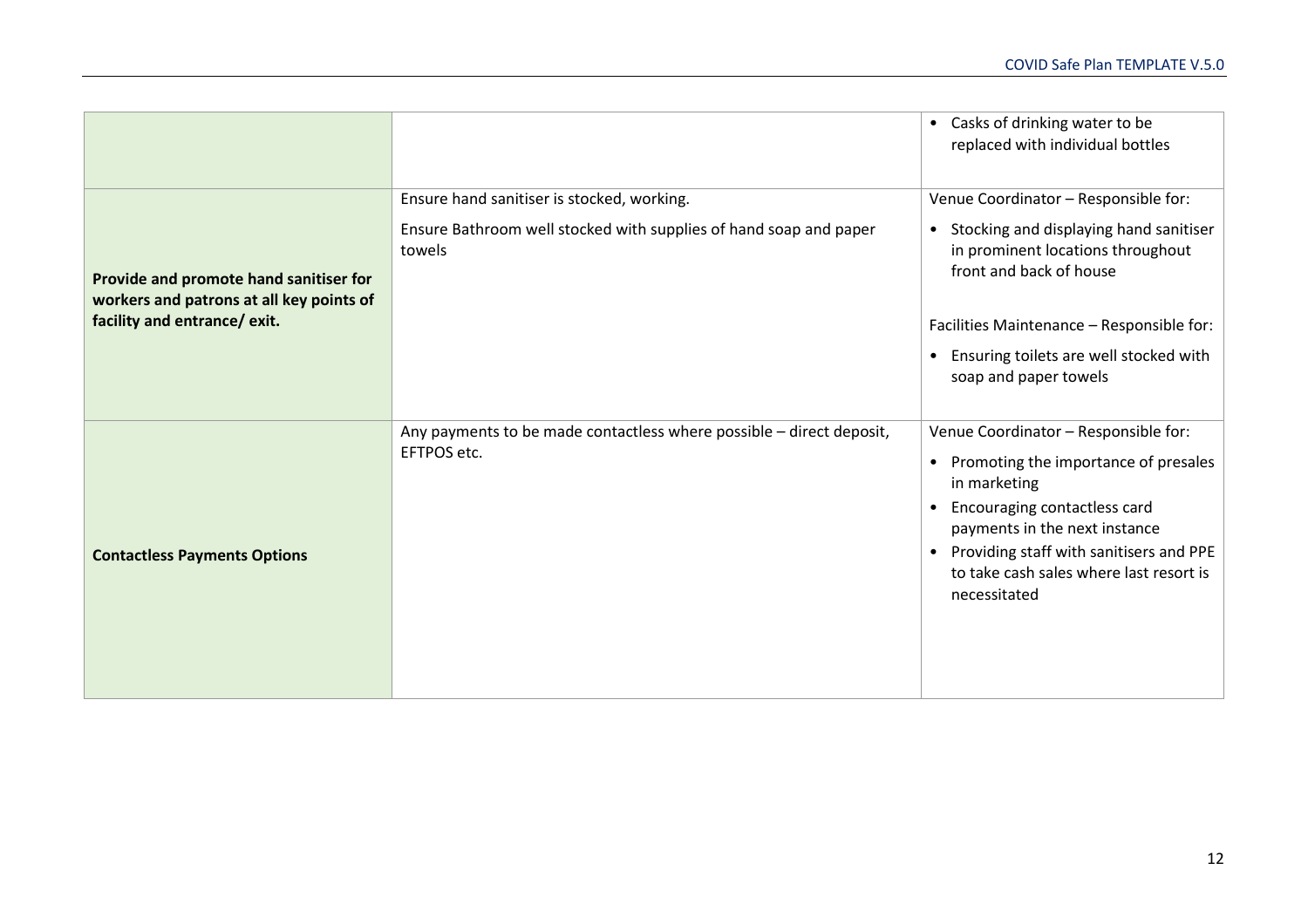| <b>5. PRACTICE PHYSICAL DISTANCING</b>                               |                                                                                                                                                                                                                                                                                                                                                                                                                                                                                                                                                                                                                                                                                                                                                                                                                                                                                                                                                                                                                                                                                                |                                                                                                                                                                                                                                                                                                                                                                                                                                                                                                                                                                                                                                                                                                                        |
|----------------------------------------------------------------------|------------------------------------------------------------------------------------------------------------------------------------------------------------------------------------------------------------------------------------------------------------------------------------------------------------------------------------------------------------------------------------------------------------------------------------------------------------------------------------------------------------------------------------------------------------------------------------------------------------------------------------------------------------------------------------------------------------------------------------------------------------------------------------------------------------------------------------------------------------------------------------------------------------------------------------------------------------------------------------------------------------------------------------------------------------------------------------------------|------------------------------------------------------------------------------------------------------------------------------------------------------------------------------------------------------------------------------------------------------------------------------------------------------------------------------------------------------------------------------------------------------------------------------------------------------------------------------------------------------------------------------------------------------------------------------------------------------------------------------------------------------------------------------------------------------------------------|
| <b>REQUIREMENTS</b>                                                  | <b>ACTIONS TO ACHIEVE</b>                                                                                                                                                                                                                                                                                                                                                                                                                                                                                                                                                                                                                                                                                                                                                                                                                                                                                                                                                                                                                                                                      | WHO IS RESPONSIBLE? RESOURCES<br><b>NEEDED? ACTIONS COMPLETED?</b>                                                                                                                                                                                                                                                                                                                                                                                                                                                                                                                                                                                                                                                     |
| <b>Government regulated capacity</b><br>and distancing requirements. | Venue capacity complies with latest Government regulations in<br>public areas. Figures based on settings published at<br>https://www.coronavirus.vic.gov.au/how-we-live<br>No Current Density Limits required<br>No Current COVID Check in marshal required<br>Reasonable Capacity numbers for each area:<br>Auditorium: 146 people<br>Main foyer / Gallery: 34 people<br>Woolcock Gallery: 10 people<br>Foyer Toilets (M and F) 2 people per<br>We will manage our capacity (Only applicable if restrictions apply)<br>by:<br>numbered decals on the floor in box office area to maintain<br>queue order and distancing<br>Crowd control barriers will be used to assist one-way flow<br>COVID safe messaging on signs throughout building<br>Foyer furniture reduced and distanced. Able bodied patrons<br>will be asked to leave seating for patrons with access needs<br>FOH staff will be trained to manage crowds<br>Ticketing and Auditorium access both to open earlier to allow<br>staggered entry for patrons to move through to their seats and<br>reduce overcrowding in the foyer | Venue Coordinator - Responsible for:<br>Capacity signage if required<br>Capacity rules<br>Floor decals<br>Signage across venues<br>Assigning the Shift COVID<br>Marshall if required<br>Training of staff<br>Shift COVID Marshall - Responsible for:<br>Monitoring compliance with<br>$\bullet$<br>capacity in unseated areas<br>Monitoring & restoring queues<br>when improperly implemented<br>Monitoring other FOH staff<br>compliance with COVID safe rules<br>Monitoring FOH furniture and<br>resetting when needed<br>Duty Technician - Responsible for:<br>Ensuring house is ready to open<br>30 mins prior to event<br>commencement time<br>Monitoring backstage compliance<br>with distancing recommendations |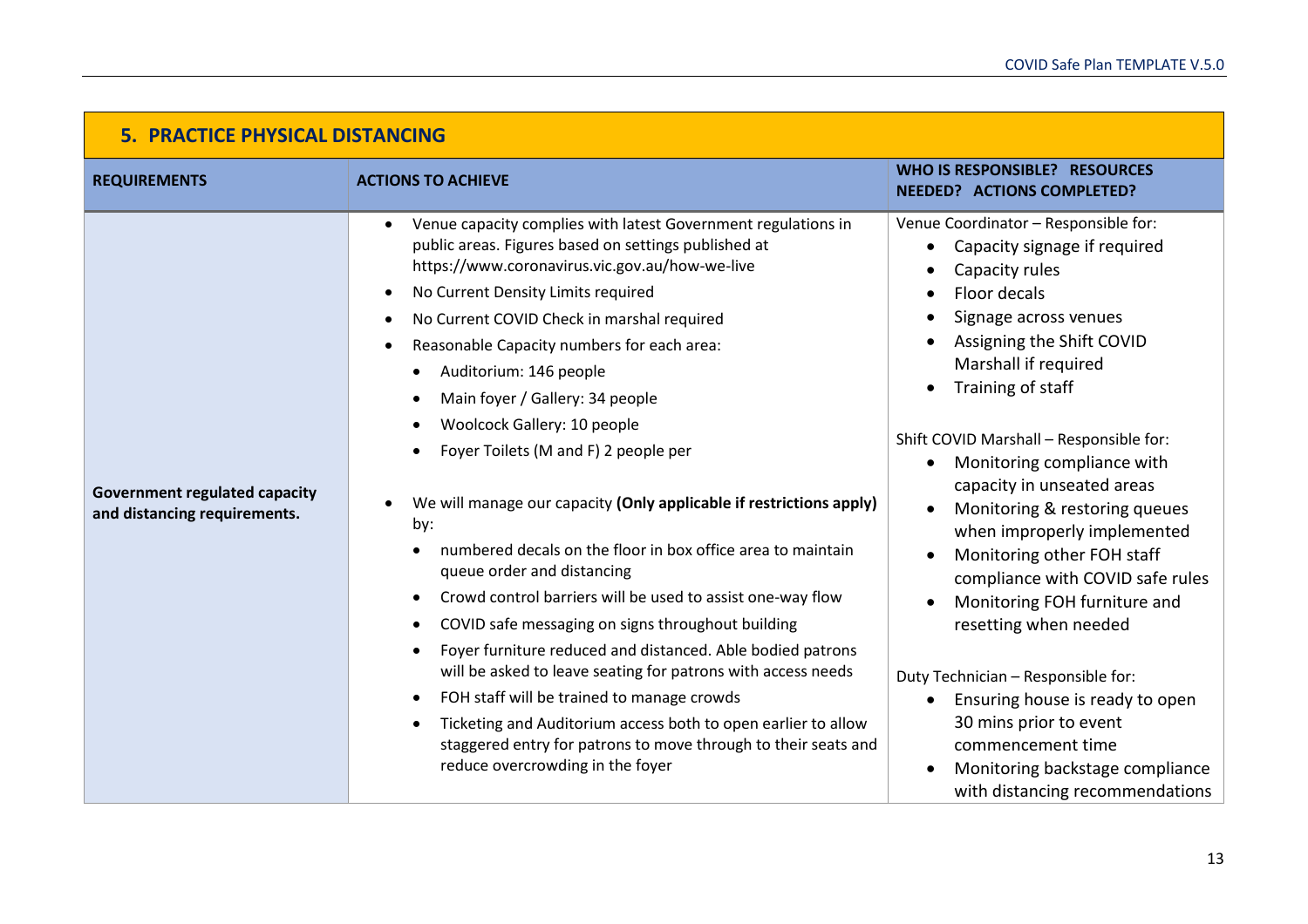|                                                                             | Patrons may be asked to queue outside the building if we are<br>$\bullet$<br>at or near capacity<br>For events with bar service, patrons will be required to return<br>to their seat to consume their refreshments<br>Refreshments will be available for presale online with<br>collection from the outdoor pre-paid bar to reduce crowding<br>at paid bar                                                                                                                                                                                                                                                                                            | Ensuring pre-show, interval, and<br>$\bullet$<br>post show announcements are<br>played at every performance                                                                                                                                                                                        |
|-----------------------------------------------------------------------------|-------------------------------------------------------------------------------------------------------------------------------------------------------------------------------------------------------------------------------------------------------------------------------------------------------------------------------------------------------------------------------------------------------------------------------------------------------------------------------------------------------------------------------------------------------------------------------------------------------------------------------------------------------|----------------------------------------------------------------------------------------------------------------------------------------------------------------------------------------------------------------------------------------------------------------------------------------------------|
| <b>RECOMMENDED</b>                                                          | <b>ACTIONS TO ACHIEVE</b>                                                                                                                                                                                                                                                                                                                                                                                                                                                                                                                                                                                                                             | WHO IS RESPONSIBLE? RESOURCES<br>NEEDED? ACTIONS COMPLETED?                                                                                                                                                                                                                                        |
| <b>Recommendation: workers are 1.5</b><br>metres apart as much as possible. | Admin & Back of House areas to be configured so that staff are at least<br>$\bullet$<br>1.5m apart at their workstations and when performing other tasks<br>within the venue environment.<br>Re-arrange furniture. Avoid directly facing each other in both admin<br>$\bullet$<br>and kitchen / common areas.<br>Display signs to clearly show worker capacity limits at the entrance,<br>$\bullet$<br>and place floor decals to delineate the extent of entry by visitors;<br>maintaining 1.5m distance to workers.<br>Non-operational staff to continue working from home wherever<br>possible. Discuss with team and committee regularly, Monitor. | Venue Coordinator - Responsible for:<br>Making display signs for door/s<br>$\bullet$<br>Ensuring office furniture is set up<br>appropriately<br>Arts and Culture Manager - Responsible for:<br>Monitoring compliance of staff<br>$\bullet$<br>working from home<br>Developing return to work plans |
| <b>Venue Ingress/ Egress</b>                                                | For events at or near capacity, ushers and signs will direct patrons<br>to queue outside the main building. Digital COVID check in and<br>Ticket Scanning will be available from the queue.<br>As a small venue we have limited access points. Emergency exit<br>into driveway will be opened by ushers at the end of the event to<br>provide additional exit point if required.<br>Announcements at show commencement, interval, and conclusion<br>to remind patrons of distancing and encourage staggered exit.<br>Manage queueing and utilise markers, rope areas, barriers, and<br>signage for distance compliance.                               | Venue Coordinator - Responsible for:<br>Crowd control barriers and floor<br>markers                                                                                                                                                                                                                |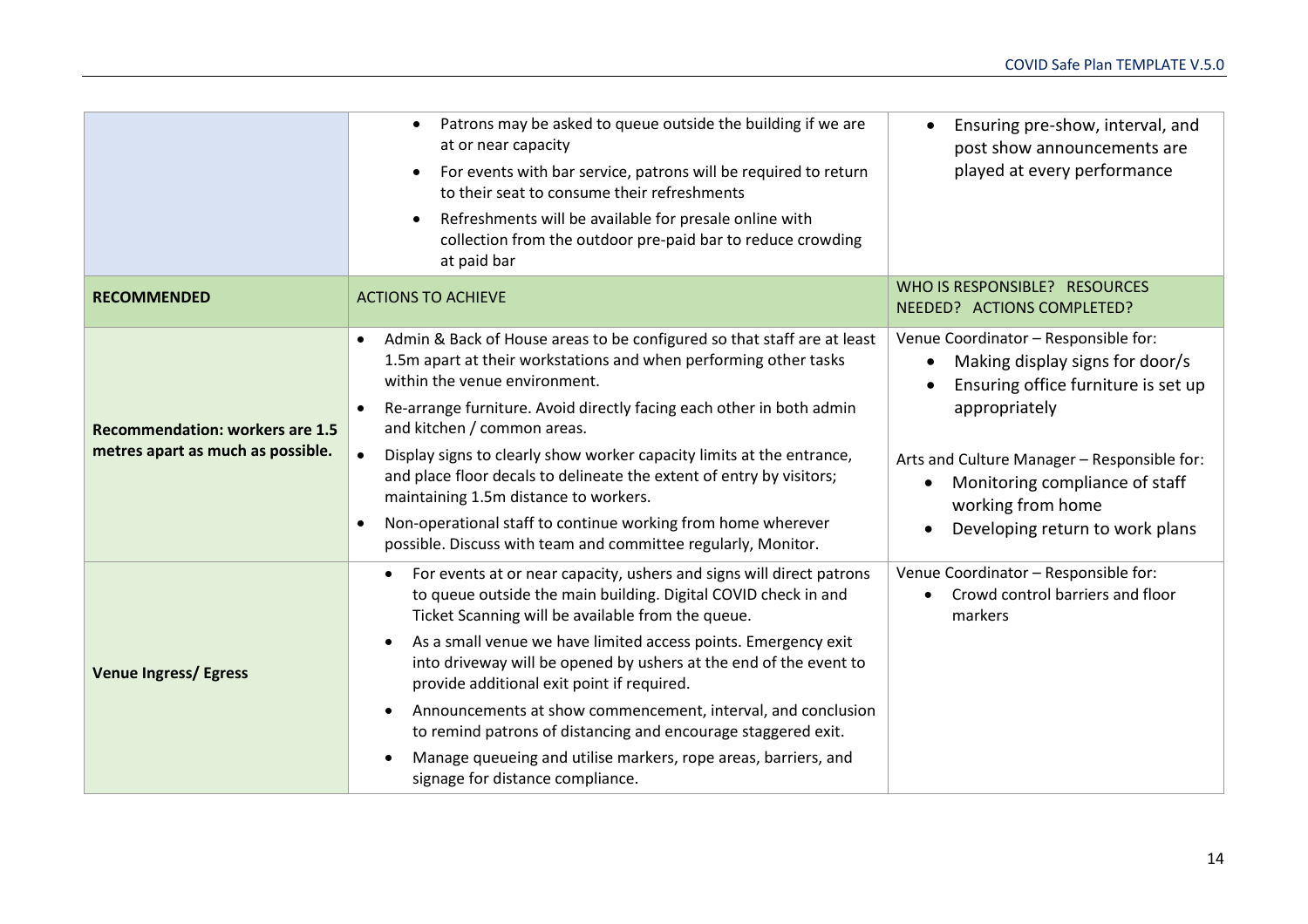|                                                                        | Hand sanitiser at entry points and box office / bar                                                                                                                                                                                          |                                                                                                                                               |
|------------------------------------------------------------------------|----------------------------------------------------------------------------------------------------------------------------------------------------------------------------------------------------------------------------------------------|-----------------------------------------------------------------------------------------------------------------------------------------------|
|                                                                        | Reduce number of bar events<br>$\bullet$                                                                                                                                                                                                     | Arts and Culture Manager - Responsible for:                                                                                                   |
| <b>Foyers &amp; Common Areas, Box</b><br><b>Office</b>                 | Pre-sales strongly encouraged in all marketing to reduce box office<br>queuing                                                                                                                                                               | Programming with COVID safety in<br>mind                                                                                                      |
|                                                                        | Patrons encouraged to remain in their seats during intervals unless<br>$\bullet$<br>necessary                                                                                                                                                | Venue Coordinator - Responsible for:                                                                                                          |
|                                                                        | Stagger number of patrons for bar sales at bar events and use<br>control barriers / floor signage to restrict traffic into a one-way<br>flow<br>Exterior doors to the foyer and auditorium opened during interval<br>to increase ventilation | Encouraging presales through<br>marketing messages<br>Pre-event communications to patrons<br>detailing restrictions on movement /<br>crowding |
|                                                                        |                                                                                                                                                                                                                                              | Shift COVID Marshall - Responsible for:<br>Announcements and ushering<br>patrons                                                              |
|                                                                        | <b>Seating Allocation:</b><br>$\bullet$                                                                                                                                                                                                      | Venue Coordinator - Responsible for:                                                                                                          |
|                                                                        | Show capacity will be set at on-sale in accordance with the current<br>regulations from DHHS.                                                                                                                                                | Programming and enforcing changes<br>to the ticketing system                                                                                  |
|                                                                        | We will hold back a small number of seats more than the<br>regulation maximum to avoid accidental oversell and allow better<br>distribution on patrons in the auditorium.                                                                    | Communicating rules and regulations<br>$\bullet$<br>with patrons<br>Ensuring contactless ticketing is<br>available                            |
| <b>Ticketing &amp; Box Office. Managing</b><br>capacity and distancing | <b>Contactless Ticketing:</b>                                                                                                                                                                                                                | Processing any refunds requested                                                                                                              |
|                                                                        | Presales via phone and internet strongly encouraged.                                                                                                                                                                                         |                                                                                                                                               |
|                                                                        | Contactless EFTPOS payment available at Box Office for walk ups.                                                                                                                                                                             |                                                                                                                                               |
|                                                                        | Tickets and e-tickets will be scanned (QR Code) to record<br>attendance - no ticket stubs taken.                                                                                                                                             |                                                                                                                                               |
|                                                                        | Essential venue information, including updated health and hygiene<br>controls in required and conditions of venue entry if required, are                                                                                                     |                                                                                                                                               |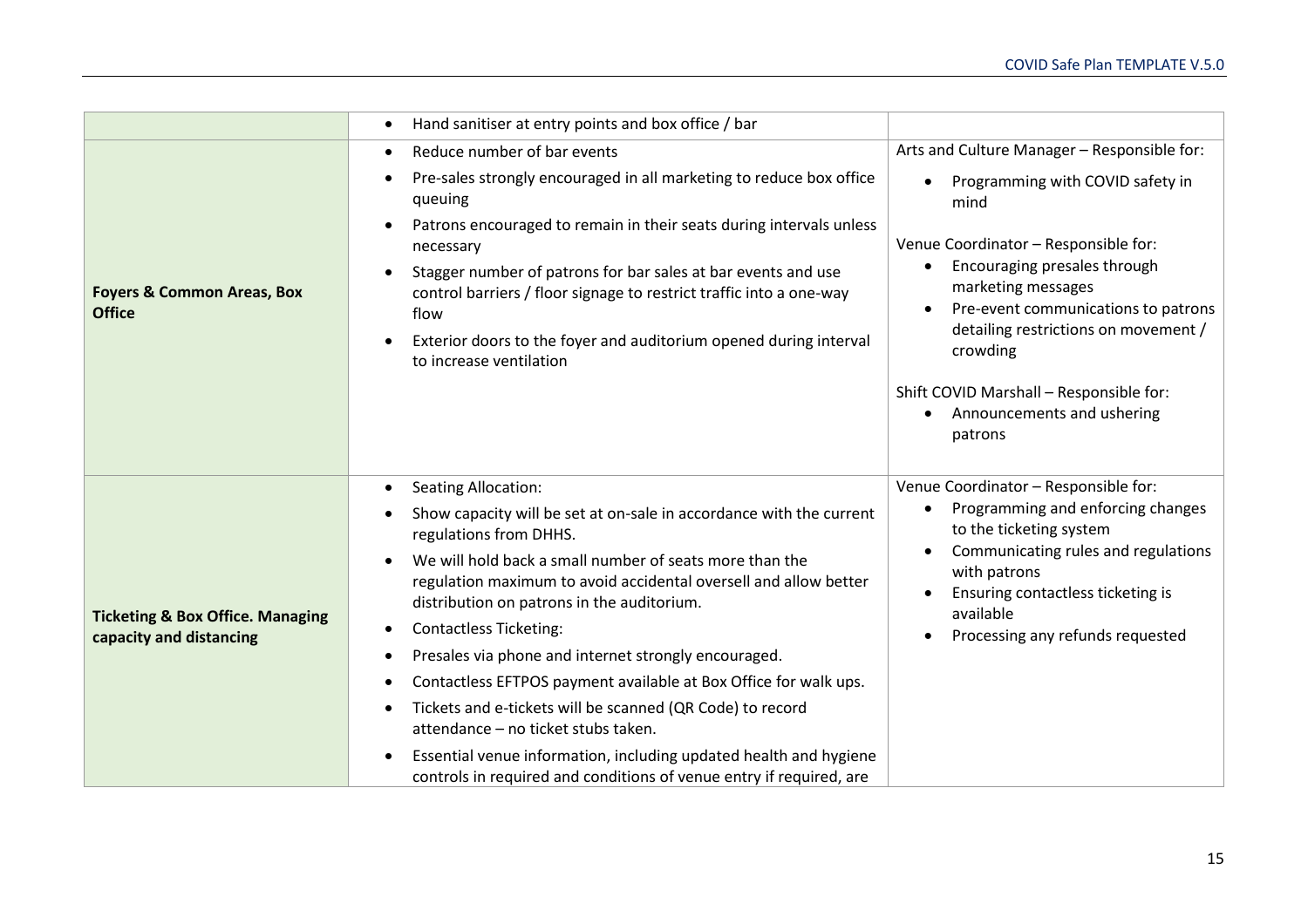|                                       | displayed at point of ticket purchase, and a reminder emailed to<br>attendees before the event.                                                                                                                                                                                       |                                                                                                                                                                                                                                                                                                                                                                   |
|---------------------------------------|---------------------------------------------------------------------------------------------------------------------------------------------------------------------------------------------------------------------------------------------------------------------------------------|-------------------------------------------------------------------------------------------------------------------------------------------------------------------------------------------------------------------------------------------------------------------------------------------------------------------------------------------------------------------|
|                                       | Exchanges & Refunds:                                                                                                                                                                                                                                                                  |                                                                                                                                                                                                                                                                                                                                                                   |
|                                       | We will offer full refund to any patron who is unwell and unable to<br>attend.                                                                                                                                                                                                        |                                                                                                                                                                                                                                                                                                                                                                   |
| <b>Back of House - All Areas</b>      | Where 1.5m physical distancing cannot be safely maintained<br>implement control measures and Safe Work practices will be in<br>place.<br>Signage, floor markers, sign-in<br>Distancing in admin and BOH areas - reduce face-to-face<br>meetings, stagger times to reduce staff levels | Venue Coordinator - Responsible for:<br>Signage and markers<br>$\bullet$<br>Reducing numbers of staff and<br>visitors to the workplace<br>Training staff<br>Ensuring adequate supplies of PPE                                                                                                                                                                     |
|                                       | Create contactless deliveries                                                                                                                                                                                                                                                         | including masks, gloves, sanitizer, etc                                                                                                                                                                                                                                                                                                                           |
|                                       | Ensure compliance with changeable regulations regarding distance<br>between performers, and specific regulations regarding Singers,<br>Wind Instrument players, and non-reeded wind instruments such<br>as flutes.                                                                    | Venue Coordinator - Responsible for:<br>Limiting contact of staff, audiences,<br>and performers to the greatest<br>extent possible.                                                                                                                                                                                                                               |
|                                       | Other musicians and performers should maintain a physical<br>distance of 1.5 metres where possible                                                                                                                                                                                    | Stay up to date with distancing<br>requirements for performers                                                                                                                                                                                                                                                                                                    |
| <b>Performers including Musicians</b> | Where physical distancing is not possible, including with staff who<br>work backstage with performers, limit the duration of close<br>contact.                                                                                                                                        | Duty Technician - Responsible for:<br>Inducting visiting performers and<br>crew into our COVID safe<br>quotients for work areas, in<br>addition to regular safety<br>induction<br>Supervise all backstage staff and<br>$\bullet$<br>enforce COVID safe compliance,<br>or, where not feasible due to<br>other duties, appoint a Backstage<br>Shift COVID Marshall. |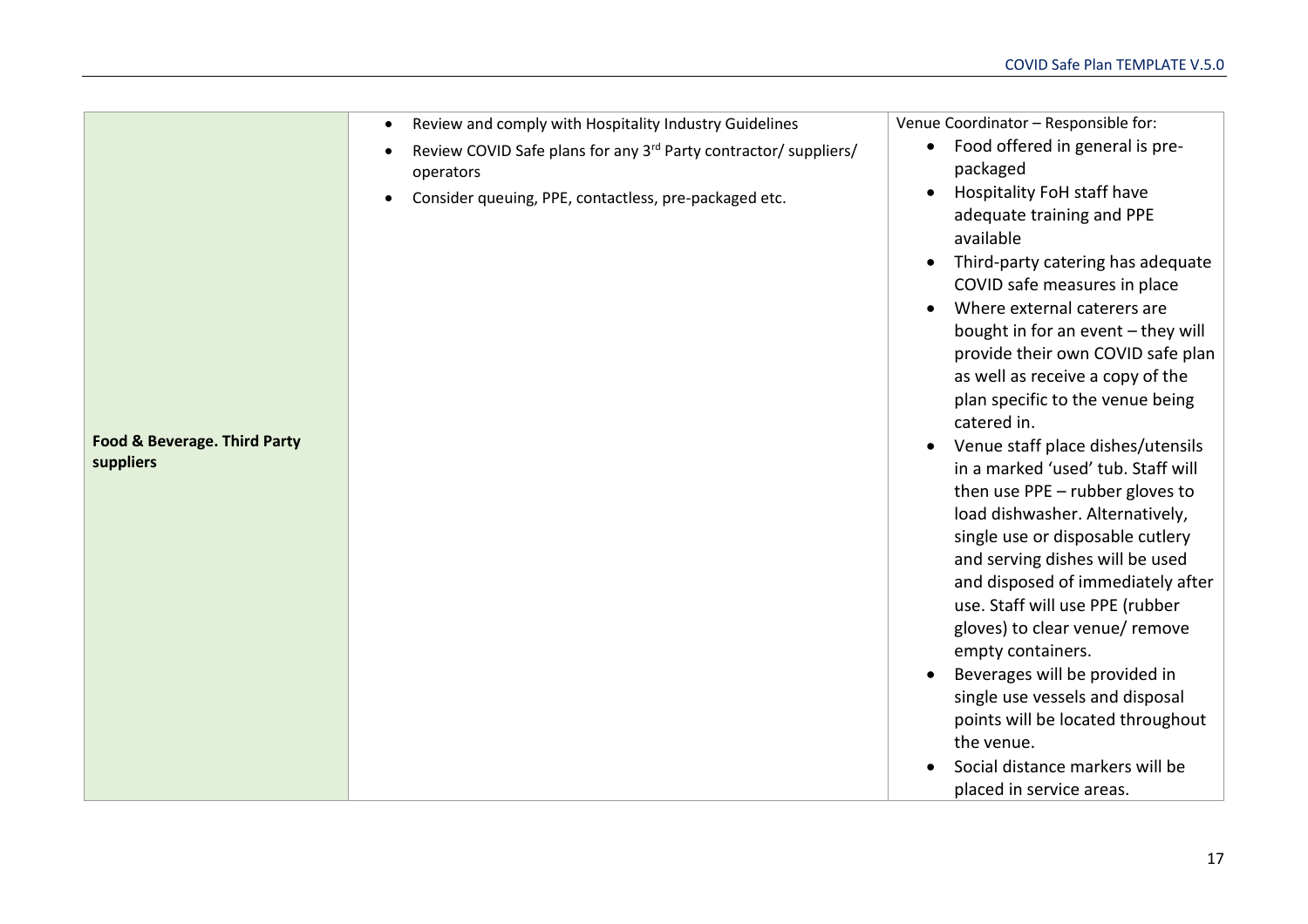| <b>6. BACK OF HOUSE &amp; TECH/PRODUCTION</b>                               |                                                                                                                                                                                                                                                                                                                                                                                                                    |                                                                                                                                                                                                                                                                                                                                                                                                                                                                                                                                                                                                                                                                                                        |
|-----------------------------------------------------------------------------|--------------------------------------------------------------------------------------------------------------------------------------------------------------------------------------------------------------------------------------------------------------------------------------------------------------------------------------------------------------------------------------------------------------------|--------------------------------------------------------------------------------------------------------------------------------------------------------------------------------------------------------------------------------------------------------------------------------------------------------------------------------------------------------------------------------------------------------------------------------------------------------------------------------------------------------------------------------------------------------------------------------------------------------------------------------------------------------------------------------------------------------|
| <b>RECOMMENDED</b>                                                          | <b>HOW WILL YOU DO THIS? ACTIONS</b>                                                                                                                                                                                                                                                                                                                                                                               | WHO IS RESPONSIBLE? RESOURCES NEEDED?<br><b>ACTIONS COMPLETED?</b>                                                                                                                                                                                                                                                                                                                                                                                                                                                                                                                                                                                                                                     |
| Where possible try and practice<br><b>Physical Distancing Back of House</b> | Document what is required/regulated for your venue.                                                                                                                                                                                                                                                                                                                                                                | See VAPAC and DHHS Guidelines for more Info                                                                                                                                                                                                                                                                                                                                                                                                                                                                                                                                                                                                                                                            |
| <b>Third-Party Venue Users: Hirers,</b><br><b>Touring</b>                   | Provide Touring Parties/ Hirers with a copy of Venue's<br>$\bullet$<br>COVID Safe Plan, prior to their arrival.<br>Receive documented signoff agreement to your plan.<br>$\bullet$<br>Review COVID Safe plans for any 3rd Party hirers and tour<br>$\bullet$<br>production companies.<br>Induction process for other crew/ touring parties coming<br>into your venue.<br><b>COVID Safe Toolbox chat check list</b> | Venue Coordinator - Responsible for:<br>Sending this plan to touring parties/hirers in<br>advance of their event<br>Saving a copy of the touring group/hirer's<br>$\bullet$<br>plan in their events Admin folder on our<br>internal network drive<br>Check incoming plans for any conflicts or<br>issues<br>Duty Technician - Responsible for:<br>Regular venue health and safety induction<br>$\bullet$<br>for touring parties<br><b>Additionally discussing</b><br>$\bullet$<br>hand hygiene<br>$\circ$<br>respiratory hygiene<br>wiping high touch surfaces<br>social distancing<br>$\circ$<br>PPE regarding COVID safety<br>$\circ$<br>Referring backstage visitors back to this plan<br>$\bullet$ |
| <b>Back of House access &amp; spaces</b>                                    | Contact tracing and health check sign ins - Staff and<br>$\bullet$<br>Touring parties including Performers.<br>Room capacity limits - dressing rooms, green room and etc<br>٠                                                                                                                                                                                                                                      | Venue Coordinator - responsible for:                                                                                                                                                                                                                                                                                                                                                                                                                                                                                                                                                                                                                                                                   |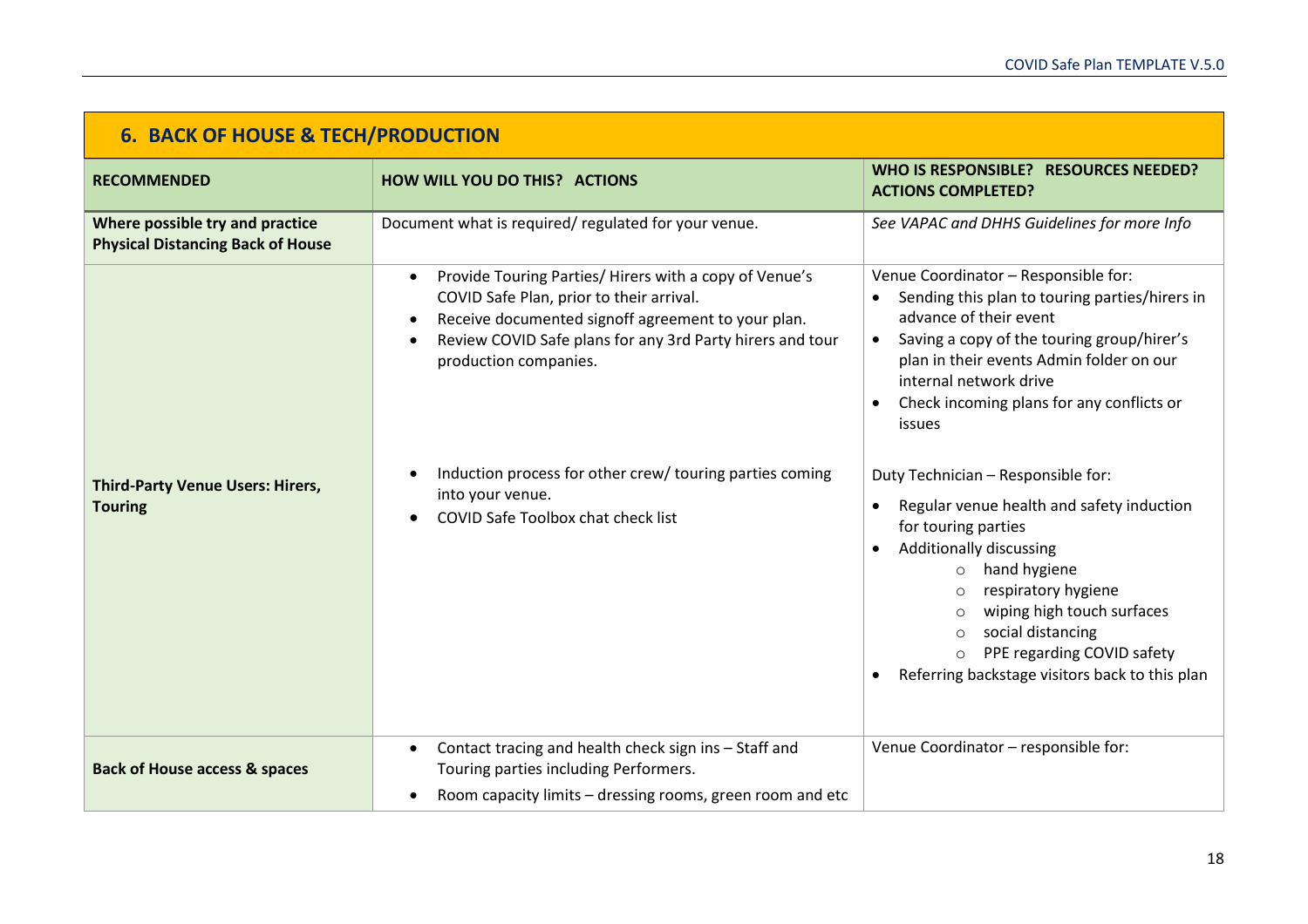|                            | Distancing measures including decals and signage.<br>$\bullet$<br>One set of occupants per venue hire<br>$\bullet$                                                                                                                                                                                                                                                                                                                                                                                                                                                                                                                                                                                                                                                                                                                 | Printing and laminating QR code check<br>in, available at all entries, including stage<br>doors.<br>Providing a paper-based system for<br>٠<br>visitors without mobile technology<br>Setting and communicating density limits<br>and distancing requirements in green<br>room with signage and decals                                   |
|----------------------------|------------------------------------------------------------------------------------------------------------------------------------------------------------------------------------------------------------------------------------------------------------------------------------------------------------------------------------------------------------------------------------------------------------------------------------------------------------------------------------------------------------------------------------------------------------------------------------------------------------------------------------------------------------------------------------------------------------------------------------------------------------------------------------------------------------------------------------|-----------------------------------------------------------------------------------------------------------------------------------------------------------------------------------------------------------------------------------------------------------------------------------------------------------------------------------------|
| On-Stage                   | Develop, communicate, and manage clear limits to the<br>$\bullet$<br>number of personnel allowed on stage at any one time,<br>including performers and production staff. In line with<br>Restrictions. See updates.<br>Consider performer limits for large ensembles such as<br>$\bullet$<br>Choirs and Orchestras.<br>Are Government Regulations in place for Choirs, Singers, or<br>$\bullet$<br>Wind instrument players? Ensure compliance.<br>Review COVID Safe plan of performers / producers / hirers<br>$\bullet$<br>in your venue re performer controls and distancing.<br>Ensure compliance with distance from performers to<br>audience.<br>Practice physical distancing wherever possible for<br>$\bullet$<br>rehearsals and performances.<br>Increase frequency of cleaning of rehearsal and<br>٠<br>performance areas | Venue Coordinator - Responsible for:<br>• Stay up to date with arts specific limitations<br>and communicate these with stage users<br>• Organise additional cleaning services as<br>required<br>Ensure all distancing requirements are<br>enforced<br>https://www.coronavirus.vic.gov.au/arts-and-<br>live-performances-sector-guidance |
| <b>Equipment and Props</b> | Identify, list, and create a risk management / hygiene<br>$\bullet$<br>strategy for all high touch / high risk and 'shared' staging,<br>performance, and technical equipment.<br>Establish practical, safe equipment protocols and training.<br>٠<br>Sanitise all high-risk equipment before / after each use with<br>٠<br>an alcohol-based disinfectant.                                                                                                                                                                                                                                                                                                                                                                                                                                                                          | Tour manager / Hirer - Responsible for:<br>• Managing the safe handling of any props and<br>equipment brought into the theatre, with<br>plans to manage sharing amongst performers<br>and cleaning<br>Duty technician - Responsible for:                                                                                                |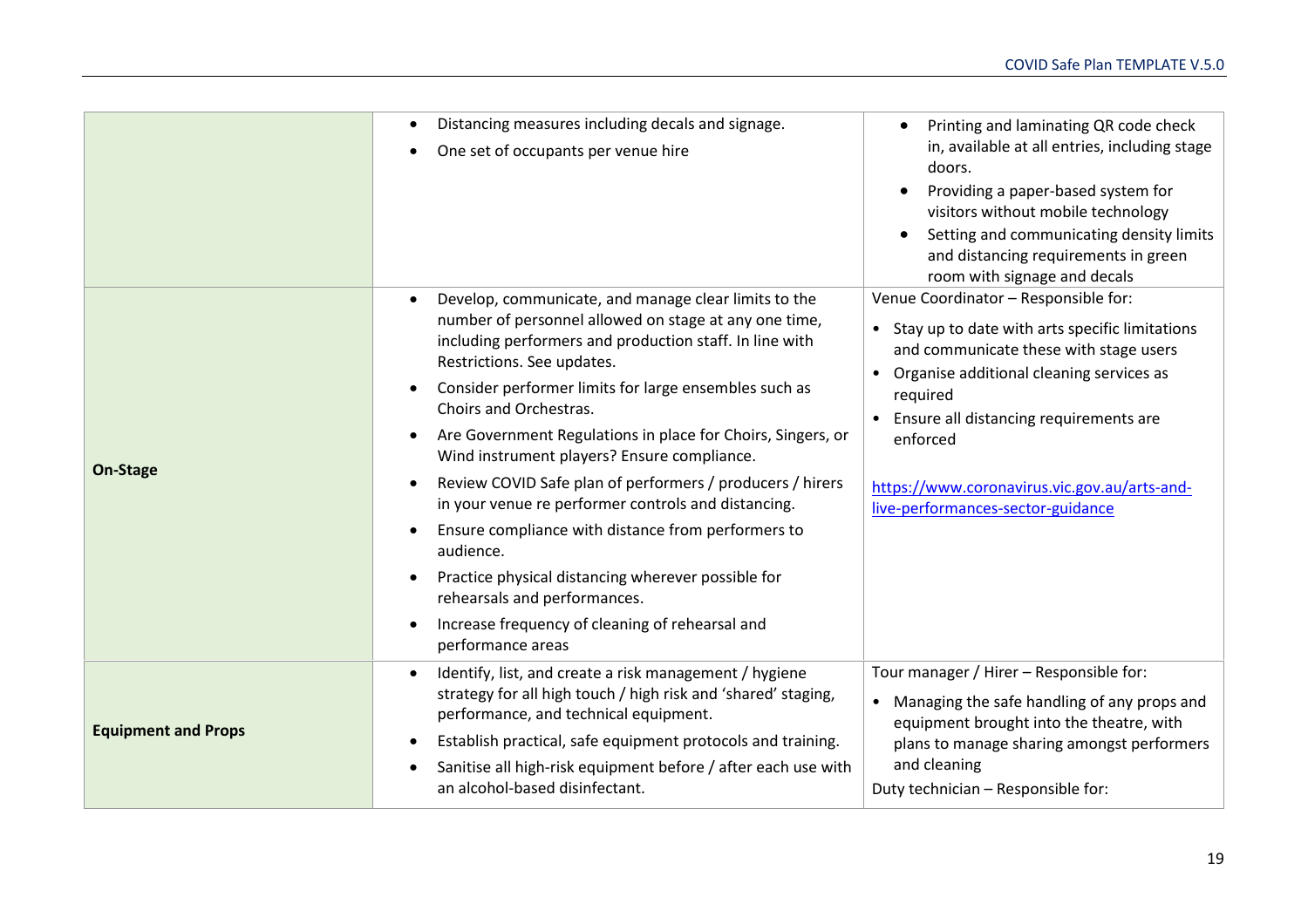| Consider a colour coded system on equipment to identify<br>$\bullet$<br>when it has been cleaned and is ready for next use. | Instructing performers on fitting their own<br>mics and other equipment                                                                                                                    |
|-----------------------------------------------------------------------------------------------------------------------------|--------------------------------------------------------------------------------------------------------------------------------------------------------------------------------------------|
| Request artists provide their own microphone / headsets<br>$\bullet$<br>for hand-held or close use.                         | Wear appropriate PPE (gloves and mask) if it<br>is essential to assist the performer with this                                                                                             |
| Instruct artists to fit their own body-worn equipment such<br>$\bullet$<br>as radio mics.                                   | equipment                                                                                                                                                                                  |
| If crew must fit equipment to performers provide PPE.<br>$\bullet$                                                          | Venue coordinator - Responsible for:                                                                                                                                                       |
|                                                                                                                             | Communicating with touring artists in<br>advance that we want them to bring and fit<br>their own mics if possible<br>Ensure good supply of PPE and alcohol wipes<br>in all backstage areas |
|                                                                                                                             |                                                                                                                                                                                            |

| 7. AVOID INTERACTIONS IN ENCLOSED SPACES - IMPROVE AIR QUALITY                                                   |                                                                                                                                                                                                                                                                                       |                                                                                                                                                                                   |
|------------------------------------------------------------------------------------------------------------------|---------------------------------------------------------------------------------------------------------------------------------------------------------------------------------------------------------------------------------------------------------------------------------------|-----------------------------------------------------------------------------------------------------------------------------------------------------------------------------------|
| <b>RECOMMENDED</b>                                                                                               | <b>HOW WILL YOU DO THIS? ACTIONS</b>                                                                                                                                                                                                                                                  | WHO IS RESPONSIBLE? RESOURCES<br><b>NEEDED? ACTIONS COMPLETED?</b>                                                                                                                |
| Avoid enclosed and confined spaces where<br>possible - put in place Controls for<br>unavoidable enclosed spaces. | Reduce Bio-Box access and numbers including touring party<br>access<br>Routinely disinfect and clean – manage hygiene<br>Increase fresh air flow where possible by opening external<br>door<br>Where possible take meal and coffee breaks outside, rather<br>than in the venue areas. | Duty Technician - Responsible for:<br>Enforcing limits of two people in the<br>bio box<br>Requiring workers to wear PPE when<br>social distance cannot be reliably<br>maintained. |
| Where possible enhance air flow by<br>opening windows and adjusting air<br>conditioning.                         | Review fresh air and air conditioning circulation for the Venue and<br>maximise fresh air circulation where possible                                                                                                                                                                  | Venue Coordinator - Responsible for:<br>Implementing guidelines and<br>requirements<br>Monitoring compliance                                                                      |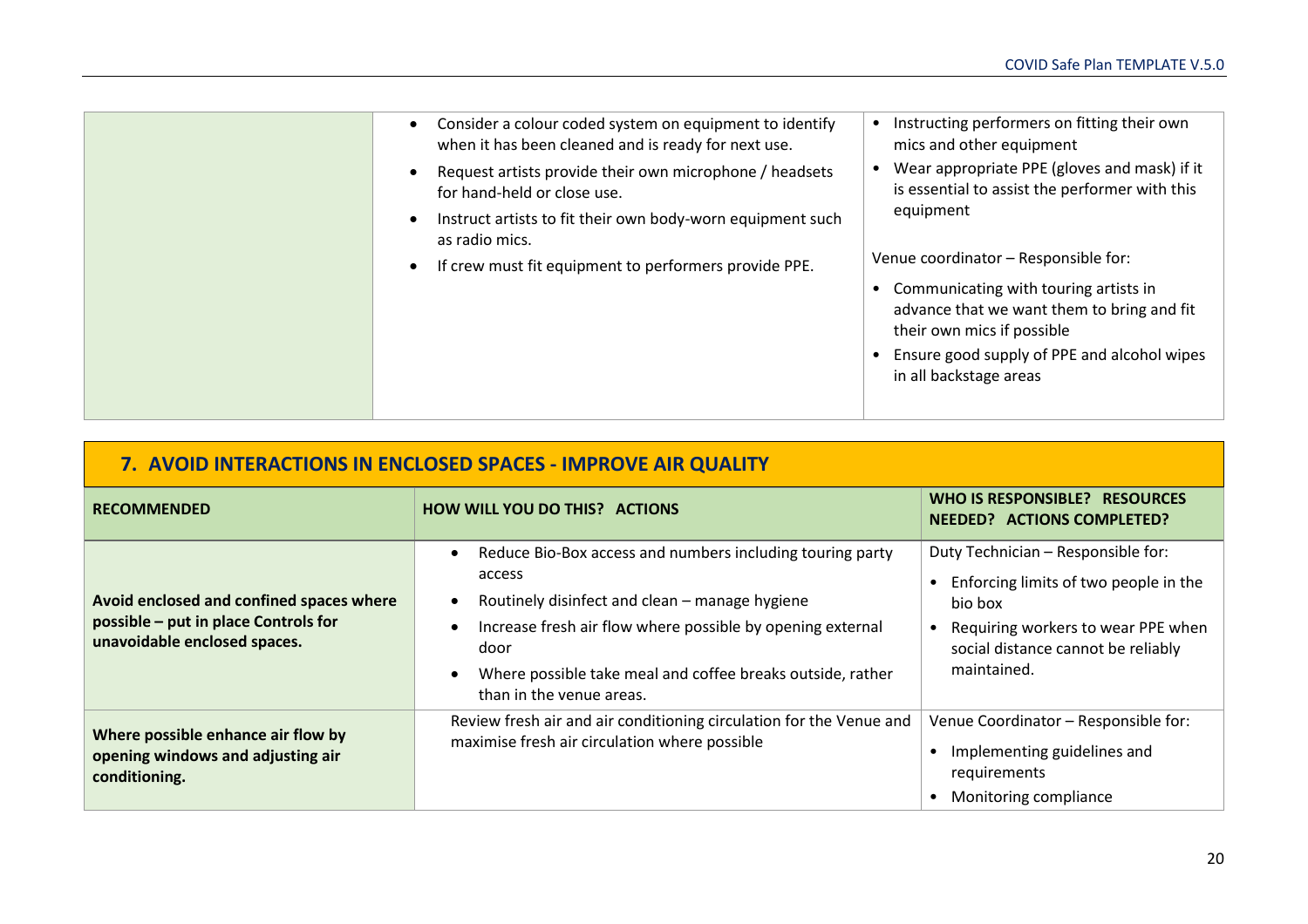| <b>8. RISK MANAGEMENT</b>                                                                          |                                                                                                                                                                                                                                                                                                                                                                                                                                                                                                                                                                                                                                                                                            |                                                                                                                                                                                                                                                                   |
|----------------------------------------------------------------------------------------------------|--------------------------------------------------------------------------------------------------------------------------------------------------------------------------------------------------------------------------------------------------------------------------------------------------------------------------------------------------------------------------------------------------------------------------------------------------------------------------------------------------------------------------------------------------------------------------------------------------------------------------------------------------------------------------------------------|-------------------------------------------------------------------------------------------------------------------------------------------------------------------------------------------------------------------------------------------------------------------|
| <b>RECOMMENDED</b>                                                                                 | <b>HOW WILL YOU DO THIS? ACTIONS</b>                                                                                                                                                                                                                                                                                                                                                                                                                                                                                                                                                                                                                                                       | <b>WHO IS RESPONSIBLE? RESOURCES</b><br><b>NEEDED? ACTIONS COMPLETED?</b>                                                                                                                                                                                         |
| <b>Updated Risk Management Plan / Work,</b><br>Health, and Safety Plans re COVID-19<br>mitigation. | Review and update the Venue Risk Management and OHS<br>(Occupational Health and Safety) Plans as required, in addition to<br>your COVIDSafe Plan                                                                                                                                                                                                                                                                                                                                                                                                                                                                                                                                           | • Venue Coordinator                                                                                                                                                                                                                                               |
| <b>COVID Response Plan-</b><br><b>Communications. Staff &amp; Patrons.</b>                         | Establish a documented Communication Plan which conveys to your<br>patrons what your venue is doing to ensure that it is a 'COVIDSafe<br>Venue' with best practice protocols in place. What your venue is<br>doing to ensure the safety of all patrons attending the venue and its<br>events Include pre-agreed statements should a COVID outbreak be<br>associated with or connected to the Venue or its performances,<br>workers, or patrons. Identify and list all stakeholders who need to be<br>told and by who.<br>- This may include performers, production teams, and contractors.                                                                                                 | • Venue Coordinator                                                                                                                                                                                                                                               |
| <b>COVID Response Plan - Communications.</b><br>Staff & Patrons.                                   | The Venue will establish a documented Communication Plan<br>including pre-agreed statements to stakeholders should a COVID<br>outbreak be associated with or connected to the Venue or its<br>performances, workers, or patrons in any way.<br>Identify and list all stakeholders who need to be told and by who.<br>This may include performers, musicians, production teams, touring<br>parties, and contractors.<br>Cleaning contractors if relevant.<br>Manager and Marketing to develop a set of pre-agreed statements<br>for possible scenarios which may include:<br>Confirming that a worker, artist, or patron who has been at your<br>venue is suspected to have / has COVID-19; | Venue Coordinator - Responsible for:<br>Implementing guidelines and<br>requirements<br>Monitoring compliance<br>Liaising with OHS & Risk<br>• See VAPAC Guidelines and 'Preparing<br>Your Response for detailed quidance<br>on these areas to populate your plan. |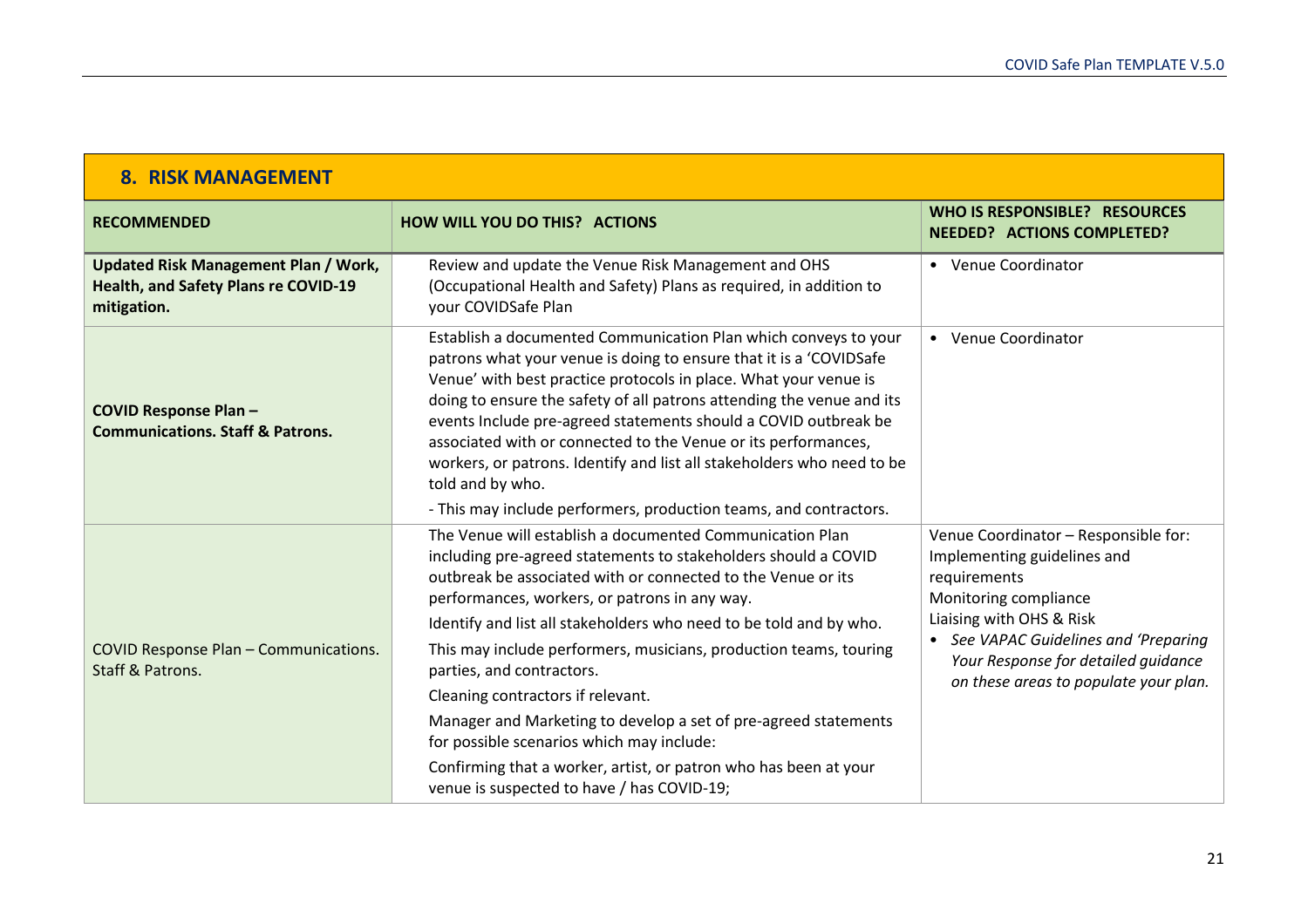|                                                   | Cancellation of an event or series of events;                                                     |                                                                                                                                          |
|---------------------------------------------------|---------------------------------------------------------------------------------------------------|------------------------------------------------------------------------------------------------------------------------------------------|
|                                                   | Closure of the venue;                                                                             |                                                                                                                                          |
|                                                   | What your venue is doing to ensure the safety of all who have may<br>have had contact;            |                                                                                                                                          |
|                                                   | What your venue is doing to ensure the venue can be re-opened<br>safely and the program continue. |                                                                                                                                          |
|                                                   | Keep all your stakeholders regularly updated as the situation unfolds.                            |                                                                                                                                          |
| <b>Emergency Evacuation Procedures</b><br>updated | Consider new entrance / exit process for example                                                  | Venue Coordinator - Responsible for:<br>Implementing guidelines and<br>requirements<br>Monitoring compliance<br>Liaising with OHS & Risk |

| <b>9. CREATE WORKFORCE BUBBLES WHERE PRACTICAL</b> |                                                                                                                                                                                                                                                                                                                                                                                     |                                                                                                                                          |
|----------------------------------------------------|-------------------------------------------------------------------------------------------------------------------------------------------------------------------------------------------------------------------------------------------------------------------------------------------------------------------------------------------------------------------------------------|------------------------------------------------------------------------------------------------------------------------------------------|
| <b>RECOMMENDED</b>                                 | <b>HOW WILL YOU DO THIS? ACTIONS</b>                                                                                                                                                                                                                                                                                                                                                | WHO IS RESPONSIBLE? RESOURCES<br><b>NEEDED? ACTIONS COMPLETED?</b>                                                                       |
| <b>Create Work Force Bubbles</b>                   | Due to the small team operating the venue, full workplace<br>bubbles are not required.<br>Staff have an option to work from home where practical for their<br>role (most staff operational, so this isn't always possible)<br>Staff rostering will be managed to try and maintain separate<br>workforce bubbles for casual & event staff during public events<br>where practicable. | Venue Coordinator - Responsible for:<br>Implementing guidelines and<br>requirements<br>Monitoring compliance<br>Liaising with OHS & Risk |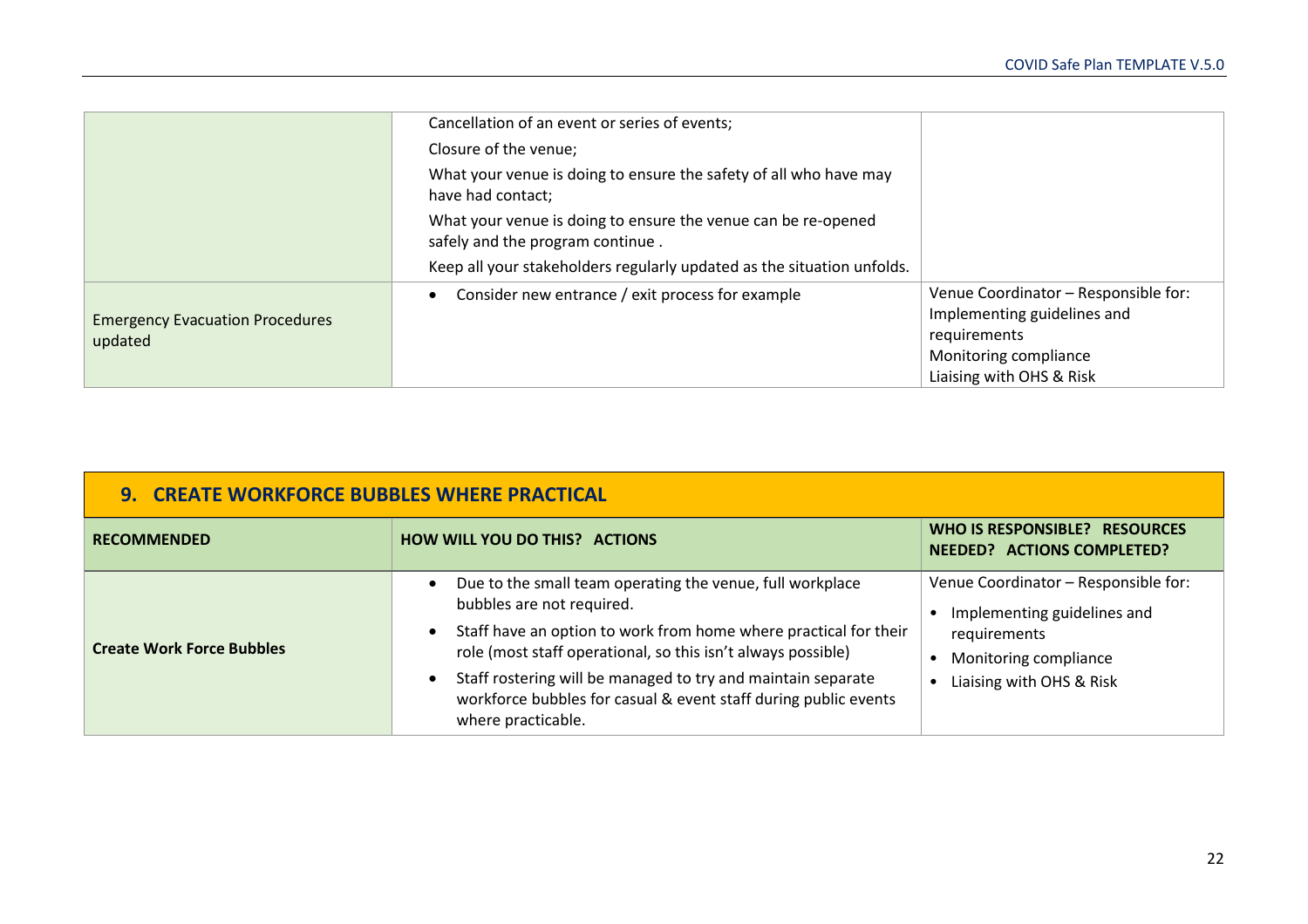# **Documents Related to COVID Safe Plan**

The following Venue policies, procedures and documentation form a part of the Venue's COVID Safe Plan and are attached.

| <b>Document Name</b>                          | <b>About</b>                                                                  |
|-----------------------------------------------|-------------------------------------------------------------------------------|
| Latest Restrictions and                       | https://www.coronavirus.vic.gov.au/arts-and-live-performances-sector-         |
| Guidelines Vic Govt                           | guidance                                                                      |
| How to Clean and                              | DHHS Guidelines. Also available as download from:                             |
| Disinfect after a<br>COVID-19 Case.           | https://www.coronavirus.vic.gov.au/case-workplace                             |
| Checklist for COVID                           |                                                                               |
| Contacts                                      | https://www.coronavirus.vic.gov.au/checklist-contacts                         |
| <b>COVID Marshal-</b><br><b>DUTIES</b>        | Document incorporating Victorian Govt requirements for COVID Marshal<br>role. |
|                                               |                                                                               |
| <b>COVID Workplace</b><br>Attendance Register | https://www.coronavirus.vic.gov.au/signs-posters-and-templates                |
| <b>Staff Coronavirus</b>                      | https://www.coronavirus.vic.gov.au/health-and-wellbeing                       |
| Health and well being                         |                                                                               |
| <b>Coronavirus Cleaning</b>                   | https://www.health.vic.gov.au/coronavirus-cleaning-guidelines-for-            |
| Guidelines for<br>Workplaces and the          | workplaces-doc                                                                |
| general public.                               |                                                                               |
| <b>VAPAC COVID-19</b>                         | https://vapac.org.au/resource_category/covid-19/                              |
| <b>Resources</b>                              | <b>COVID SAFE PLAN Template</b>                                               |
|                                               | <b>Members Meeting Updates</b>                                                |
| Face Masks - When to                          | https://www.coronavirus.vic.gov.au/face-masks-when-wear-face-                 |
| wear a face mask                              | mask#how-do-i-wear-a-face-covering-correctly                                  |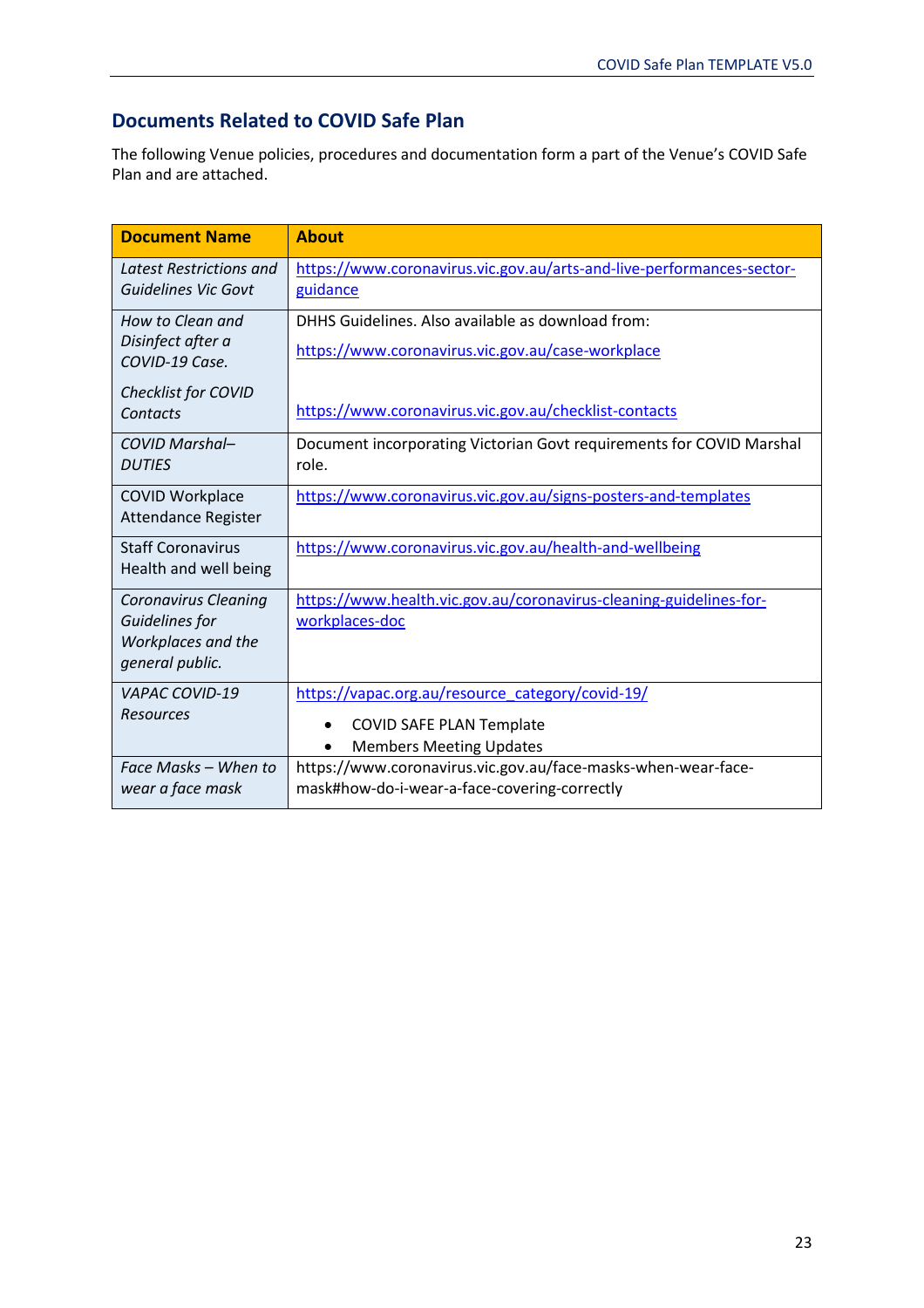## **Plan Review**

This plan will be reviewed for compliance with any updated health or other regulatory requirements on the first working day of each month, or when any new regulations are announced by the Premier / DHHS

Person responsible for regular review: Venue Coordinator

It may be reviewed and updated at any other time by the Manager pending a change in regulation, health advice for the region or State of Victoria, a change in operations or personnel within the Venue, or other events that would impact the COVID Safe Plan.

# **Approval of COVID Safe Plan**

| <b>Approved by</b> | Virginia Winter - Venue Coordinator |
|--------------------|-------------------------------------|
| <b>Signature</b>   |                                     |
| <b>Date</b>        | 9 February 2021                     |

## **Updates to COVID Safe Plan**

| <b>Reviewed by</b> | Virginia Winter - Venue Coordinator |
|--------------------|-------------------------------------|
| <b>Approved by</b> | Virginia Winter - Venue Coordinator |
| <b>Signature</b>   |                                     |
| <b>Date</b>        | 6 May 2022                          |

# **Acceptance of COVID Safe plan by Hirers / Touring Parties**

| <b>Reviewed by (Name)</b>   |  |
|-----------------------------|--|
| On behalf or (organisation) |  |
| Signature                   |  |
| <b>Date</b>                 |  |